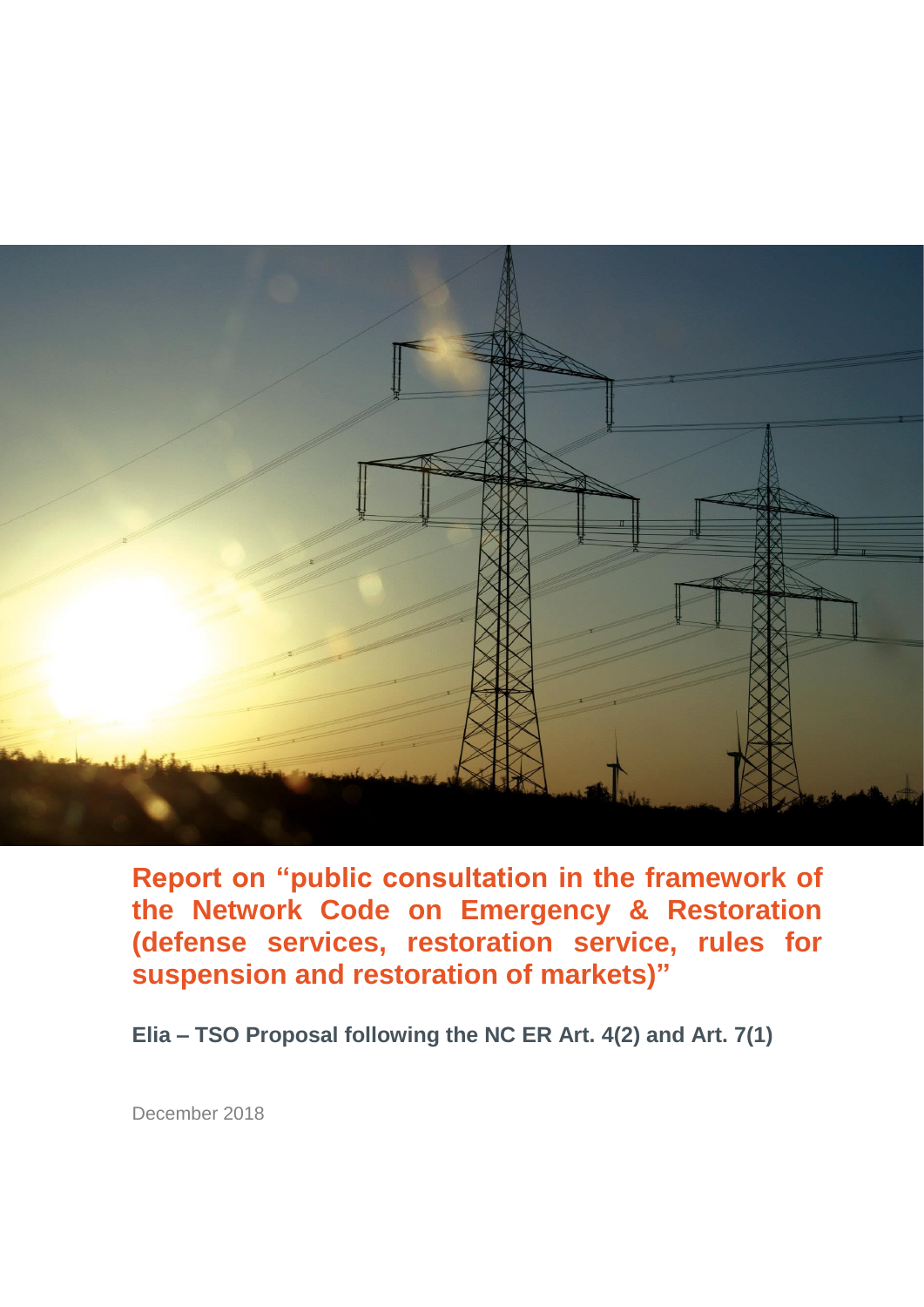# TABLE OF CONTENTS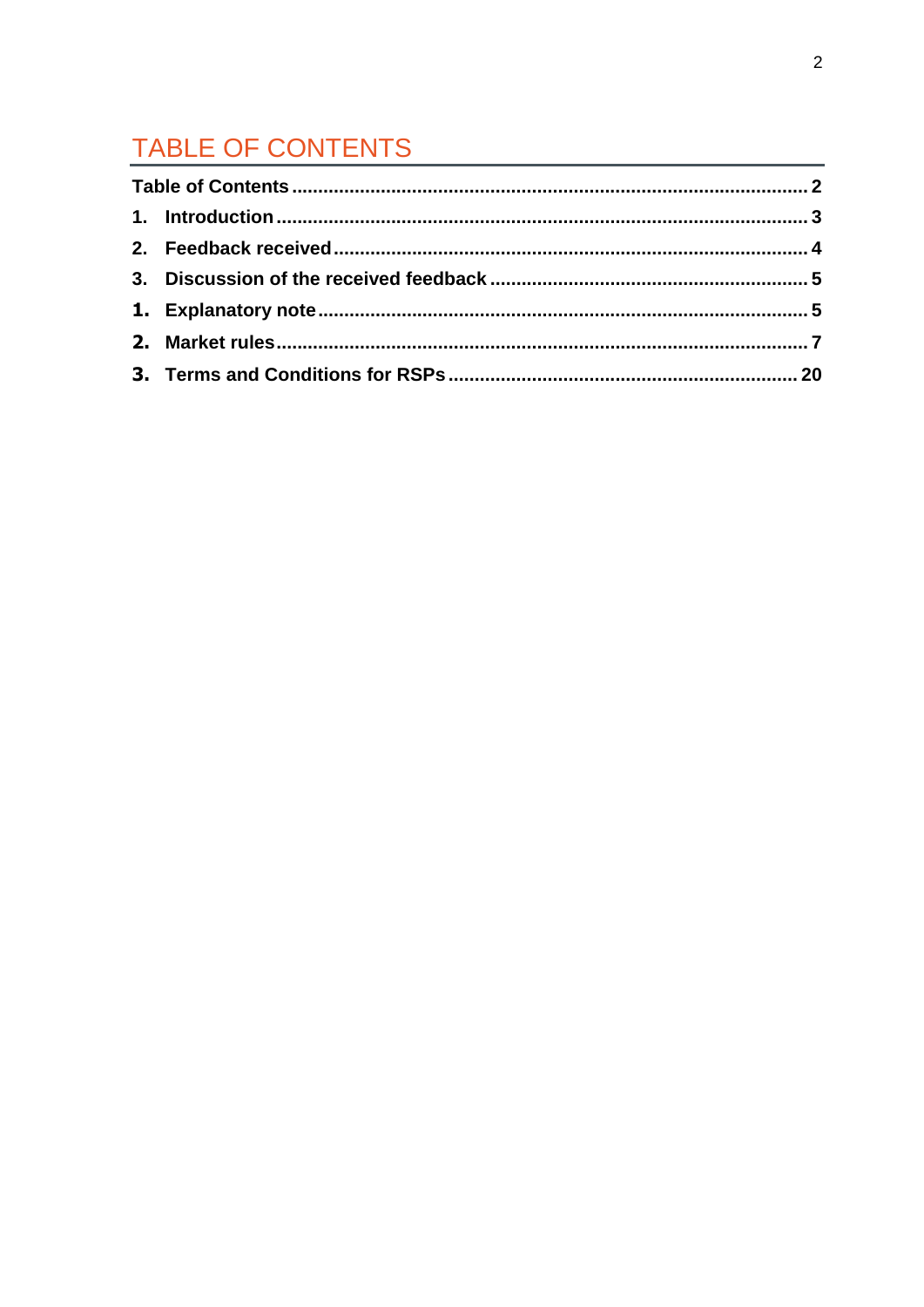### 1. INTRODUCTION

From 8 October 2018 until 19 November 2018 Elia organized a public consultation relating to the proposal for:

- Rules for suspension and restoration of market activities
- Specific rules for imbalance settlement and settlement of balancing energy.
- Terms and Conditions for Restoration Service Providers (RSPs) on a contractual basis
- Terms and Conditions for Defense Service Providers (DSPs) on a contractual basis (for which Elia explained, in an accompanying note, not to submit a proposal to the competent authority as Elia does not procure defense services on a contractual basis)

This report consolidates the consultation feedback received and Elia's responses.

This formal public consultation has been preceded by an interactive stakeholder debate in the Elia Users' Group and in multiple bilateral meetings between Elia and stakeholders for specific issues. On these occasions, parties had proposed rules and other aspects of the Network Codes. This intermediary feedback was already included in the proposals.

In accordance with Article 4(2) and Article 7(1) of Regulation (EU) 2017/2196 of 24 November 2017 establishing a network code on electricity emergency and restoration, Elia will submit the rules for suspension and restoration of market activities, the specific rules for imbalance settlement and settlement of balancing energy and the Terms and Conditions for Restoration Service Providers to the national regulatory authority by 18 December 2018.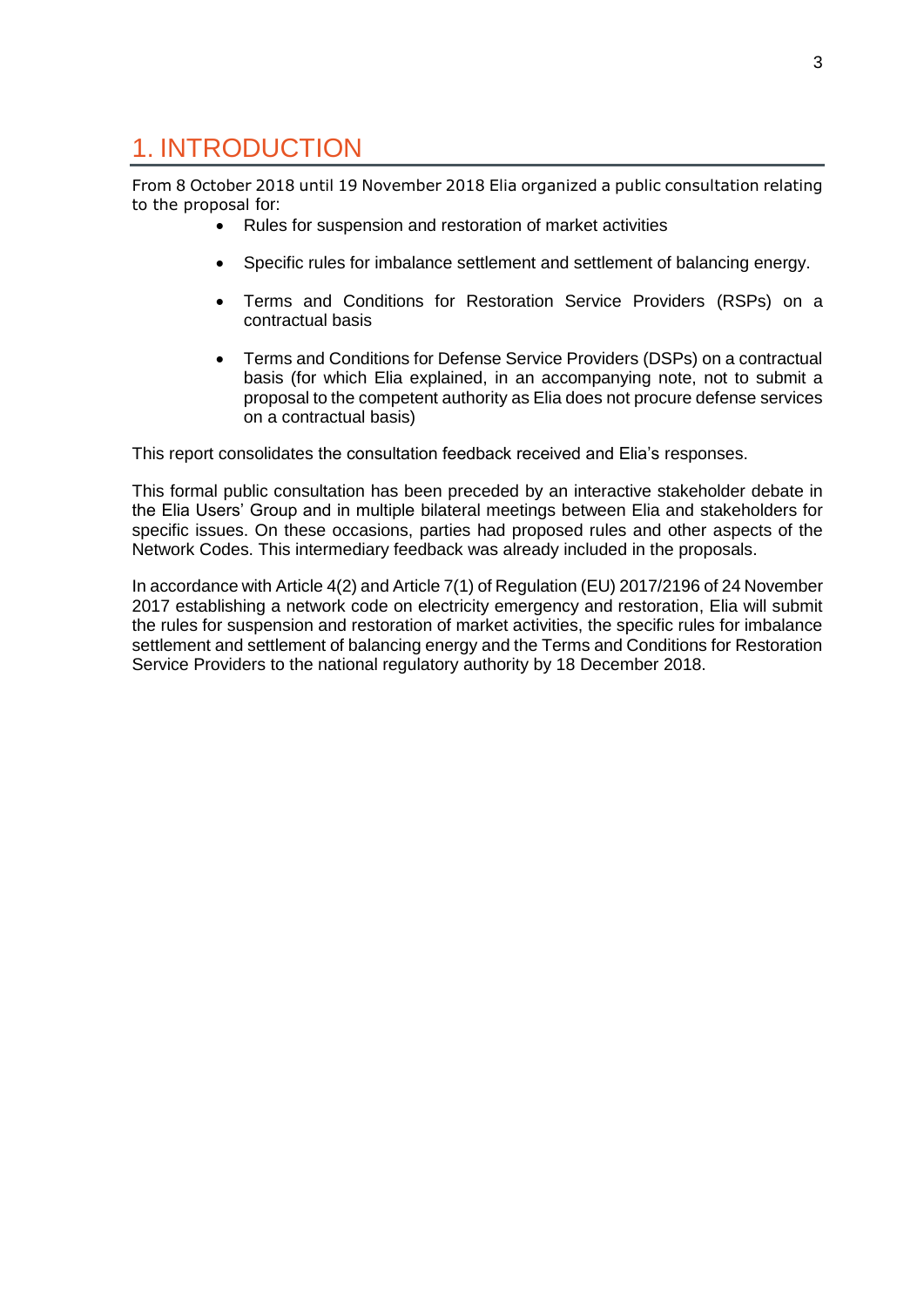### 2. FEEDBACK RECEIVED

The table below presents the feedback received for the documents subject to public consultation:

|                 | <b>Explanatory note Market rules</b> |     | T&C for RSPs    |
|-----------------|--------------------------------------|-----|-----------------|
| <b>Febeliec</b> | No.                                  | Yes | Yes             |
| Febeg           | Yes                                  | Yes | Yes, no remarks |

The responses have been indicated as non-confidential. The original consultation responses received are made available on the Elia website, together with this consultation report.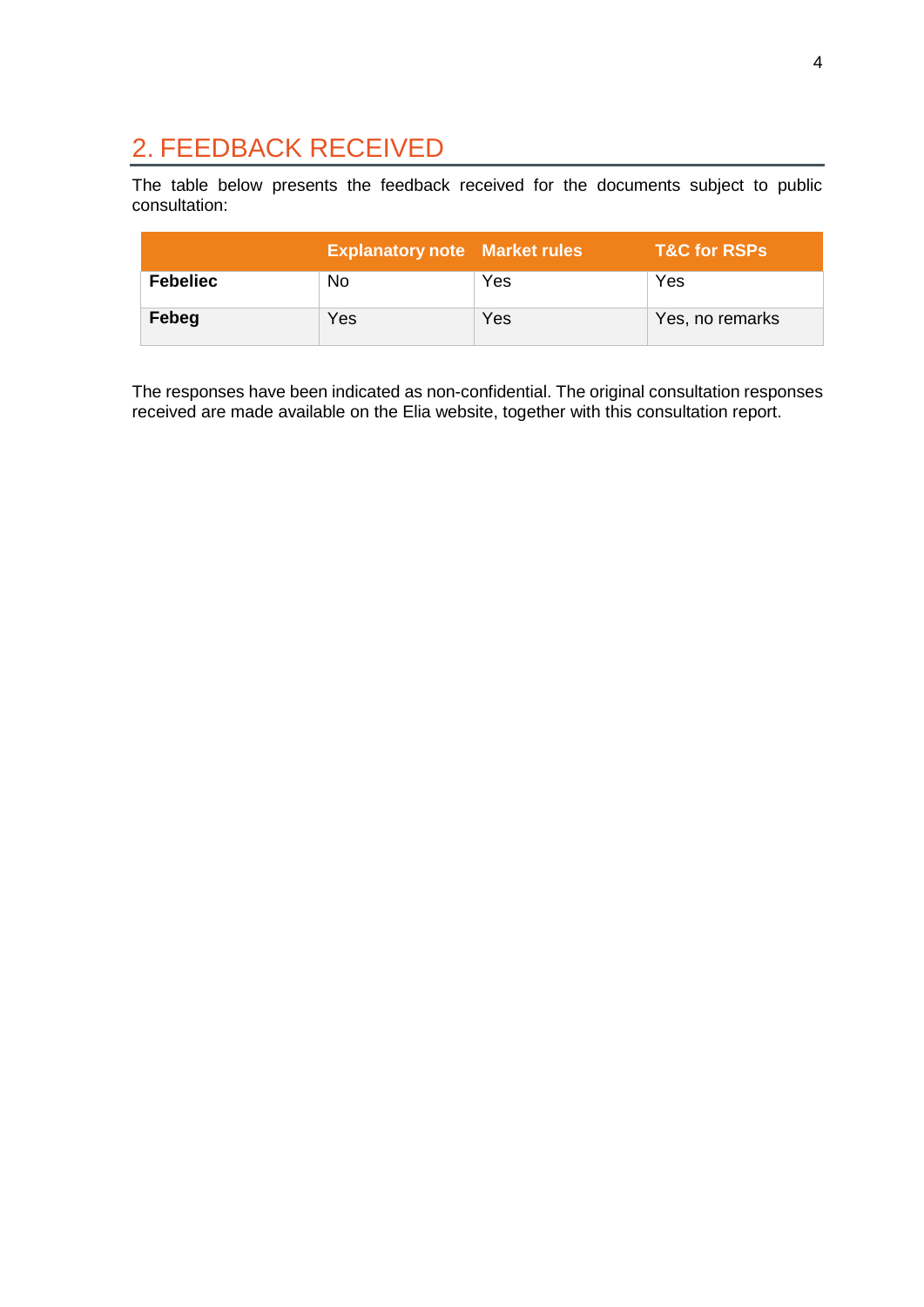## 3. DISCUSSION OF THE RECEIVED FEEDBACK

This section reflects Elia's vision on the stakeholders' comments.

Elia made its best efforts to summarize the reactions received. The exact formulation, the detailed argumentation and context for each reaction can be verified in the individual responses received (available on Elia's website).

Some sections not directly targeted by a stakeholder's comment could have been modified. This section also explains the rationale behind the changes Elia made.

#### **1. Explanatory note**

.

The explanatory note was published to support the documents submitted for public consultation as required by Regulation (EU) 2017/2196 establishing a network code on electricity emergency and restoration (NC ER). These documents consist of the:

- Rules for suspension and restoration of market activities and specific rules for imbalance settlement and settlement of balancing energy.
- Terms and Conditions for Restoration Service Providers on a contractual basis

The explanatory note briefly described the main principles of these documents and justified the way these principles have been developed.

Regulation (EU) 2017/2196 also requires Elia to consult on and submit for regulatory approval the **Terms and Conditions to act as Defence Service Provider** if established on a contractual basis. The explanatory note explained why ELIA will not use Defence Services procured on a contractual basis for the execution of its System Defense Plan and therefore why no document titled on this subject is published for consultation.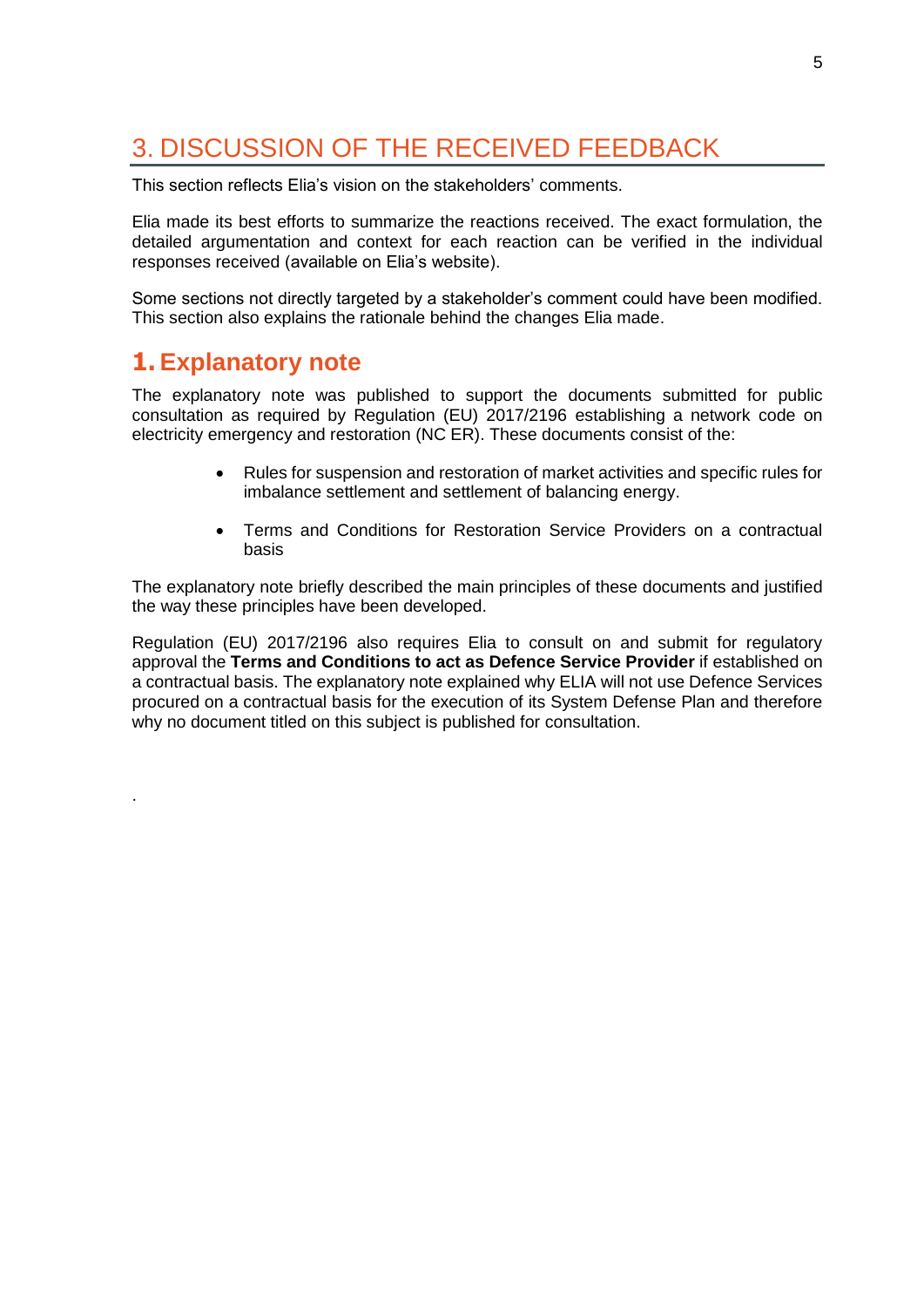| <b>Section</b>     | Text of the note                                                                                                                                                                                                                                                                                                                                                                                                                                                                                                                                                                                                                                                                                                                                                                                                                                                                                                                                           | Comment                                                                                                                                                                                                                                                                                                                                                                                                                                                                                                                                                                                                                      | Author of<br>comment | <b>Elia's answer</b>                                                                                                                                                                                                                                                     | Impact |
|--------------------|------------------------------------------------------------------------------------------------------------------------------------------------------------------------------------------------------------------------------------------------------------------------------------------------------------------------------------------------------------------------------------------------------------------------------------------------------------------------------------------------------------------------------------------------------------------------------------------------------------------------------------------------------------------------------------------------------------------------------------------------------------------------------------------------------------------------------------------------------------------------------------------------------------------------------------------------------------|------------------------------------------------------------------------------------------------------------------------------------------------------------------------------------------------------------------------------------------------------------------------------------------------------------------------------------------------------------------------------------------------------------------------------------------------------------------------------------------------------------------------------------------------------------------------------------------------------------------------------|----------------------|--------------------------------------------------------------------------------------------------------------------------------------------------------------------------------------------------------------------------------------------------------------------------|--------|
| $3.3.1 -$<br>3.3.2 | 3.3.1<br>In addition the Regulation (EU) 2017/2195<br>establishing a guideline on electricity balancing (EB<br>GL), which applies to all system states (article 1),<br>allows the TSO to activate balancing energy bids<br>when the system is in a state of alert or emergency.<br>In this case the TSO may decide to balance the<br>system using only bids of the BSP in its own control<br>area and the TSO may even activate balancing<br>energy bids before the balancing energy gate closure<br>time if this helps to bring the system back within its<br>operational limits (articles 29 & 31).<br>3.3.2<br>The TSO will activate and financially reward the<br>reserves according to T&C BSP in place when the<br>system is in Normal, Alert and Emergency State,<br>provided the exceptions allowed in articles 29 and 31<br>of EB GL as explained above (activation before<br>Balancing Gate Closure Time and activation in own<br>control area). | Article 3.3.1. states: 'the TSO may decide<br>to balance the system using only bids of<br>the BSP in its own control area, and the<br>TSO may even activate balancing energy<br>bids before the balancing energy gate<br>closure time'. According to article 3.3.2,<br>§3, it seems that such activations will not<br>be financially rewarded by the TSO.<br>FEBEG does not understand why<br>activations of balancing bids should<br>not be rewarded. On top of that, it is not<br>clear whether - for such activations - the<br>perimeter will be corrected or not.                                                        | Febeg                | Elia agrees with Febeg and will remunerate<br>the energy bids activated before the Balancing<br>Closure Time and activated in the BSP's<br>control area. The term exception mentioned in<br>§3.3.2 refers to the condition of activation and<br>not to the remuneration. |        |
| $3.3.1 -$<br>3.3.2 | Text in its globality                                                                                                                                                                                                                                                                                                                                                                                                                                                                                                                                                                                                                                                                                                                                                                                                                                                                                                                                      | Article 3.3.1 and 3.3.2 lead to the<br>conclusion that the activation of<br>'emergency reserves' will not be<br>financially compensated by the TSO.<br>FEBEG is of the opinion that every<br>reserve activated by the TSO should<br>be remunerated, amongst others<br>because otherwise it would create a<br>discriminatory between BSPs and grid<br>users. If, nevertheless, Elia sticks to the<br>non-remuneration of emergency reserves,<br>it should be identified and clarified what<br>the financial impact on the grid user, BSP<br>and/or BRP will be. Will there be, for<br>example, a correction of the perimeter? | Febeg                | After discussions, Elia removed the action<br>"Emergency Reserve" from its System<br>Defence Plan as it is expected that all the<br>available active power will be made available<br>through market mechanisms.                                                          |        |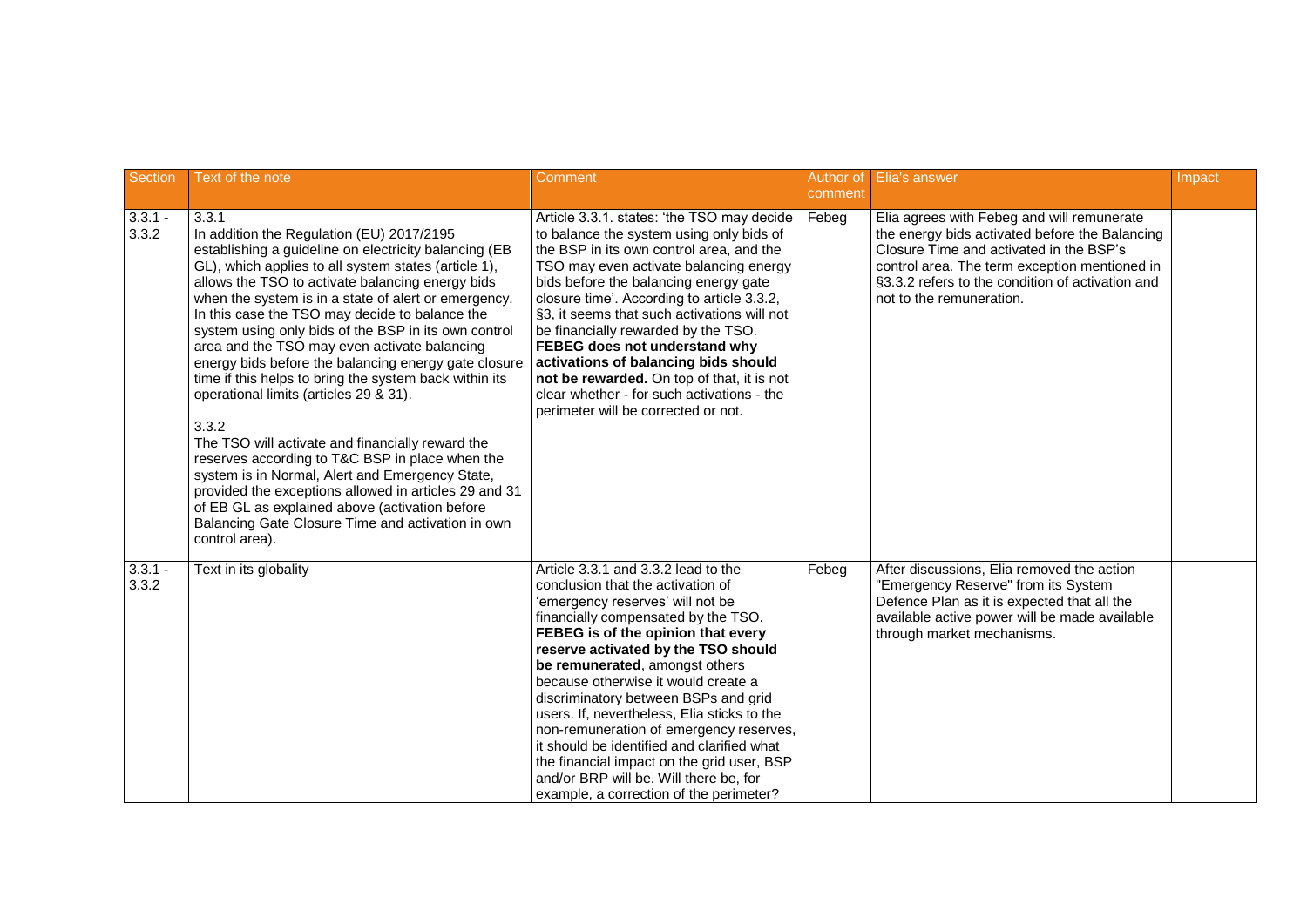### **2. Market rules**

| Section | Text of the note                                                                                                                                                                                                                                                                                                                                                                                                                                                                                                                                                                                                                                                                                                     | Comment                                                                                                                                                                                                                                                                                                                                                                                                                                                                                                                | Author of<br>comment | Elia's answer                                                                                                                                                                                                                                                                                                                                                                                                                                                                                                                                                                                                                                                                                                                                                                                                                                                                                                                                                                                                                                                                                 | Impact       |  |  |  |
|---------|----------------------------------------------------------------------------------------------------------------------------------------------------------------------------------------------------------------------------------------------------------------------------------------------------------------------------------------------------------------------------------------------------------------------------------------------------------------------------------------------------------------------------------------------------------------------------------------------------------------------------------------------------------------------------------------------------------------------|------------------------------------------------------------------------------------------------------------------------------------------------------------------------------------------------------------------------------------------------------------------------------------------------------------------------------------------------------------------------------------------------------------------------------------------------------------------------------------------------------------------------|----------------------|-----------------------------------------------------------------------------------------------------------------------------------------------------------------------------------------------------------------------------------------------------------------------------------------------------------------------------------------------------------------------------------------------------------------------------------------------------------------------------------------------------------------------------------------------------------------------------------------------------------------------------------------------------------------------------------------------------------------------------------------------------------------------------------------------------------------------------------------------------------------------------------------------------------------------------------------------------------------------------------------------------------------------------------------------------------------------------------------------|--------------|--|--|--|
|         | <b>Chapter 1 - General Provisions</b>                                                                                                                                                                                                                                                                                                                                                                                                                                                                                                                                                                                                                                                                                |                                                                                                                                                                                                                                                                                                                                                                                                                                                                                                                        |                      |                                                                                                                                                                                                                                                                                                                                                                                                                                                                                                                                                                                                                                                                                                                                                                                                                                                                                                                                                                                                                                                                                               |              |  |  |  |
|         | Article 2   For the purposes of these Rules, terms used<br>shall have the meaning of the definitions<br>included in Article 3 of the Regulation<br>2017/2196, Article 3 of Regulation 2017/1485,<br>Article 2 of Regulation 2017/2195 and Article 2<br>of Regulation 2015/1222.<br>In addition, the following definitions shall<br>apply:<br>- 'CIPU contract': a contract listing the<br>procedures for the coordination of assets<br>starting from year-ahead to intraday and that<br>specifies the modalities listed in the Federal<br>Grid Code regarding the related information<br>exchanges and the possibilities for both ELIA<br>and the contracting party to modify outage and<br>scheduling plans;<br>(.) | On Art 2, Elia refers to the CIPU-contract. Febeliec<br>understands this under the current framework, but wonders<br>how this will be handled when the iCAROS project will have<br>concluded and what would be the implications.<br>Febeliec asks that this topic is also taken into account<br>during the discussions on iCAROS. Even though the<br>likelihood of the need for these procedures is (hopefully)<br>low, the implications could be very big and should thus not<br>be neglected during the discussions. | Febeliec             | The coordination of assets and related information<br>exchange is currently managed by the CIPU-contract.<br>The entry into force of the European guidelines requires<br>the development of a new framework for the<br>coordination of assets. Therefore Elia has launched the<br>iCAROS project with as objective to develop a new EU<br>Network Code compliant technology neutral approach<br>for the coordination of assets for system operations &<br>market procedures. As such with the implementation of<br>iCaros the current CIPU contract will be replaced by<br>regulated contracts as initiated by the SOGL.<br>Once this future contractual framework is being set up,<br>these Rules will be modified accordingly. However<br>currently Elia still refers to the CIPU contract in these<br>Rules.<br>However, as already stated, the main approach of the<br>rules for suspension and restoration of market activities<br>is to define general principles on simple and transparent<br>processes and to make use of existing procedures, tools<br>and contractual arrangements. | No<br>change |  |  |  |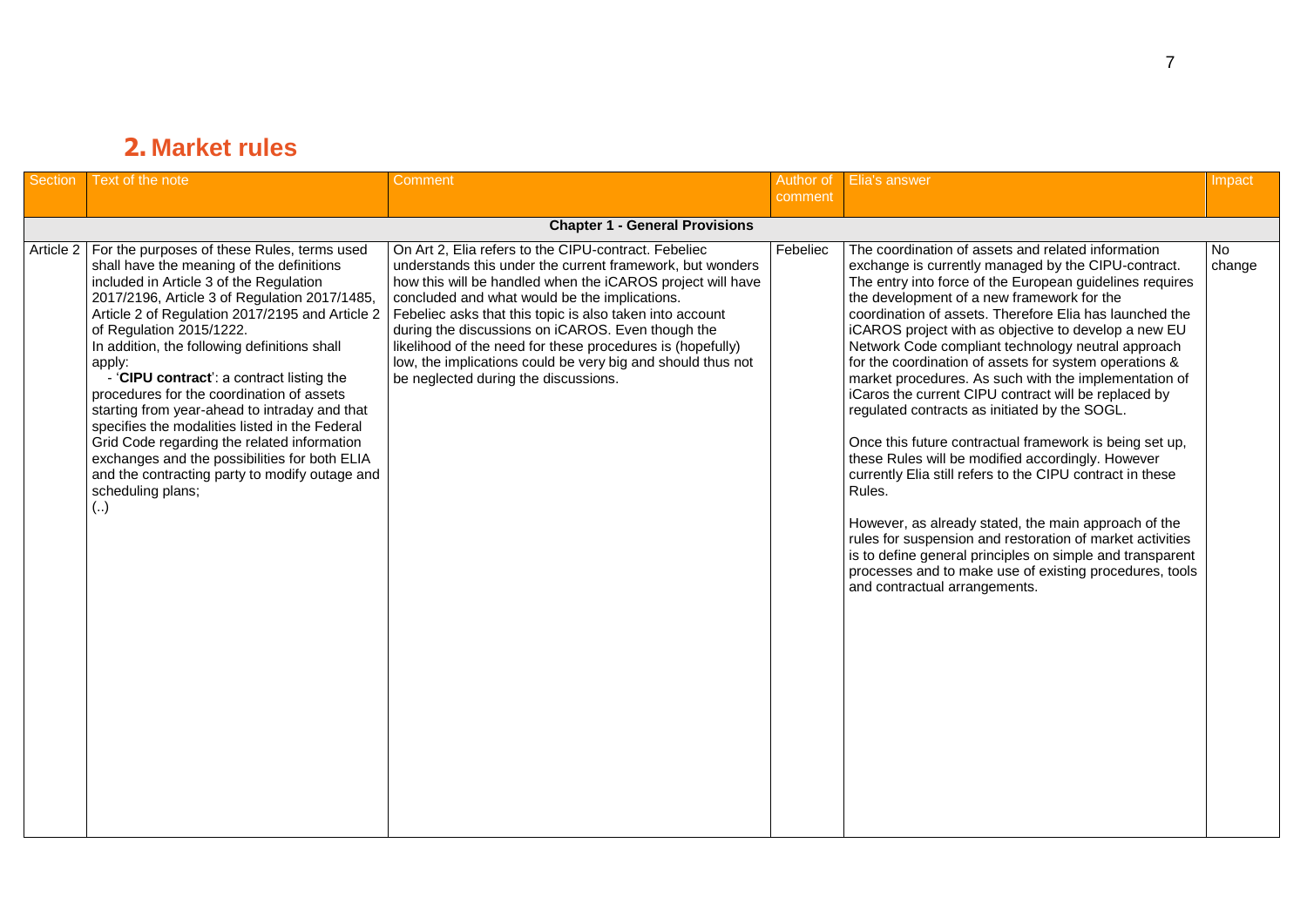| <b>Section</b>  | Text of the note                                                                                                                                                                                                                                                                                                                                                                                                                                                                           | Comment                                                                                                                                                                                                                                                                                                                                                                                                                                                                                                                                                                                                                                                                                                                                                                                                                                                                                                                                       | Author of | Elia's answer                                                                                                                                                                                                                                                                                                                                                                                                                                                                                                                                                                     | Impact              |
|-----------------|--------------------------------------------------------------------------------------------------------------------------------------------------------------------------------------------------------------------------------------------------------------------------------------------------------------------------------------------------------------------------------------------------------------------------------------------------------------------------------------------|-----------------------------------------------------------------------------------------------------------------------------------------------------------------------------------------------------------------------------------------------------------------------------------------------------------------------------------------------------------------------------------------------------------------------------------------------------------------------------------------------------------------------------------------------------------------------------------------------------------------------------------------------------------------------------------------------------------------------------------------------------------------------------------------------------------------------------------------------------------------------------------------------------------------------------------------------|-----------|-----------------------------------------------------------------------------------------------------------------------------------------------------------------------------------------------------------------------------------------------------------------------------------------------------------------------------------------------------------------------------------------------------------------------------------------------------------------------------------------------------------------------------------------------------------------------------------|---------------------|
|                 |                                                                                                                                                                                                                                                                                                                                                                                                                                                                                            |                                                                                                                                                                                                                                                                                                                                                                                                                                                                                                                                                                                                                                                                                                                                                                                                                                                                                                                                               | comment   |                                                                                                                                                                                                                                                                                                                                                                                                                                                                                                                                                                                   |                     |
|                 |                                                                                                                                                                                                                                                                                                                                                                                                                                                                                            | Chapter 2 - TSO coordination and relevant market activities                                                                                                                                                                                                                                                                                                                                                                                                                                                                                                                                                                                                                                                                                                                                                                                                                                                                                   |           |                                                                                                                                                                                                                                                                                                                                                                                                                                                                                                                                                                                   |                     |
| Article<br>5(1) | Article 35(2) of Regulation 2017/2196 lists the<br>market activities that may be suspended by<br>the TSO. For the avoidance of doubt, there is<br>no obligation to suspend all these market<br>activities simultaneously, ELIA has the right to<br>decide which market activit(y)(ies) should be<br>suspended according to the specific situation<br>and for how long. ELIA will decide which<br>market activities will be suspended or not, in<br>coordination with the relevant parties. | Art 5, point 1, elia refers to the "relevant parties". Which<br>parties does Elia intend with this? Only the parties under<br>Art4, point 2 or all stakeholders or grid users or another list?<br>It would be good to have a clearer indication of the involved<br>parties here                                                                                                                                                                                                                                                                                                                                                                                                                                                                                                                                                                                                                                                               | Febeliec  | Clarification reference added in the text:<br>New proposal : "Article 35(2) of Regulation 2017/2196<br>lists the market activities that may be suspended by the<br>TSO. For the avoidance of doubt, there is no obligation<br>to suspend all these market activities simultaneously,<br>ELIA has the right to decide which market $activity)(ies)$<br>should be suspended according to the specific situation<br>and for how long. ELIA will decide which market<br>activities will be suspended or not, in coordination with<br>the relevant parties, as listed in Article 4.2." | Minor               |
|                 |                                                                                                                                                                                                                                                                                                                                                                                                                                                                                            | Chapter 3 - Procedure for suspension of market activities                                                                                                                                                                                                                                                                                                                                                                                                                                                                                                                                                                                                                                                                                                                                                                                                                                                                                     |           |                                                                                                                                                                                                                                                                                                                                                                                                                                                                                                                                                                                   |                     |
|                 |                                                                                                                                                                                                                                                                                                                                                                                                                                                                                            | FEBEG would welcome Elia clarifying which specific market   Febeg<br>activities will be suspended                                                                                                                                                                                                                                                                                                                                                                                                                                                                                                                                                                                                                                                                                                                                                                                                                                             |           | "Market activities that could be suspended are listed in<br>Article 5. Link to Article 5 is made.                                                                                                                                                                                                                                                                                                                                                                                                                                                                                 | Minor               |
| Article<br>6(1) | In accordance with Article 35(1) of Regulation<br>2017/2196 the TSO may temporarily suspend<br>one or more market activities when<br>the transmission system of the TSO is in<br>a)<br>blackout state, in accordance with Article<br>18(4) of Regulation 2017/1485; or<br>b)<br>$[\ldots]$<br>c)<br>$\left[\ldots\right]$<br>[]<br>d)                                                                                                                                                      | What the exact consequences are for the grid user, BSP<br>and BRP in case of activation of measures or procedures of<br>the system defense plan.<br>Assume, for example, the modification by Elia of the active<br>power set point of a unit as part of the frequency deviation<br>management procedure or an activation of 'emergency<br>reserves': will Elia then suspend specific market activities<br>due to 'inability of the entities to execute market activities<br>for reasons outside their control' (cfr. Annex NC ER art<br>35.1.a point d, but this is in case of black-out) or due to<br>'continuation of the process deteriorates the emergency<br>state' (cfr Annex NC ER art 35.1.b)?<br>Will the imbalance price and intraday market be suspended<br>or not? Will the perimeter be corrected or not? When the<br>intra-day market activities are suspended, the BRP has no<br>possibility to re-balance its portfolio, etc. | Febeg     | Markets activities will not be suspended in case of<br>activation of measures of the System Defence Plan.                                                                                                                                                                                                                                                                                                                                                                                                                                                                         | <b>No</b><br>change |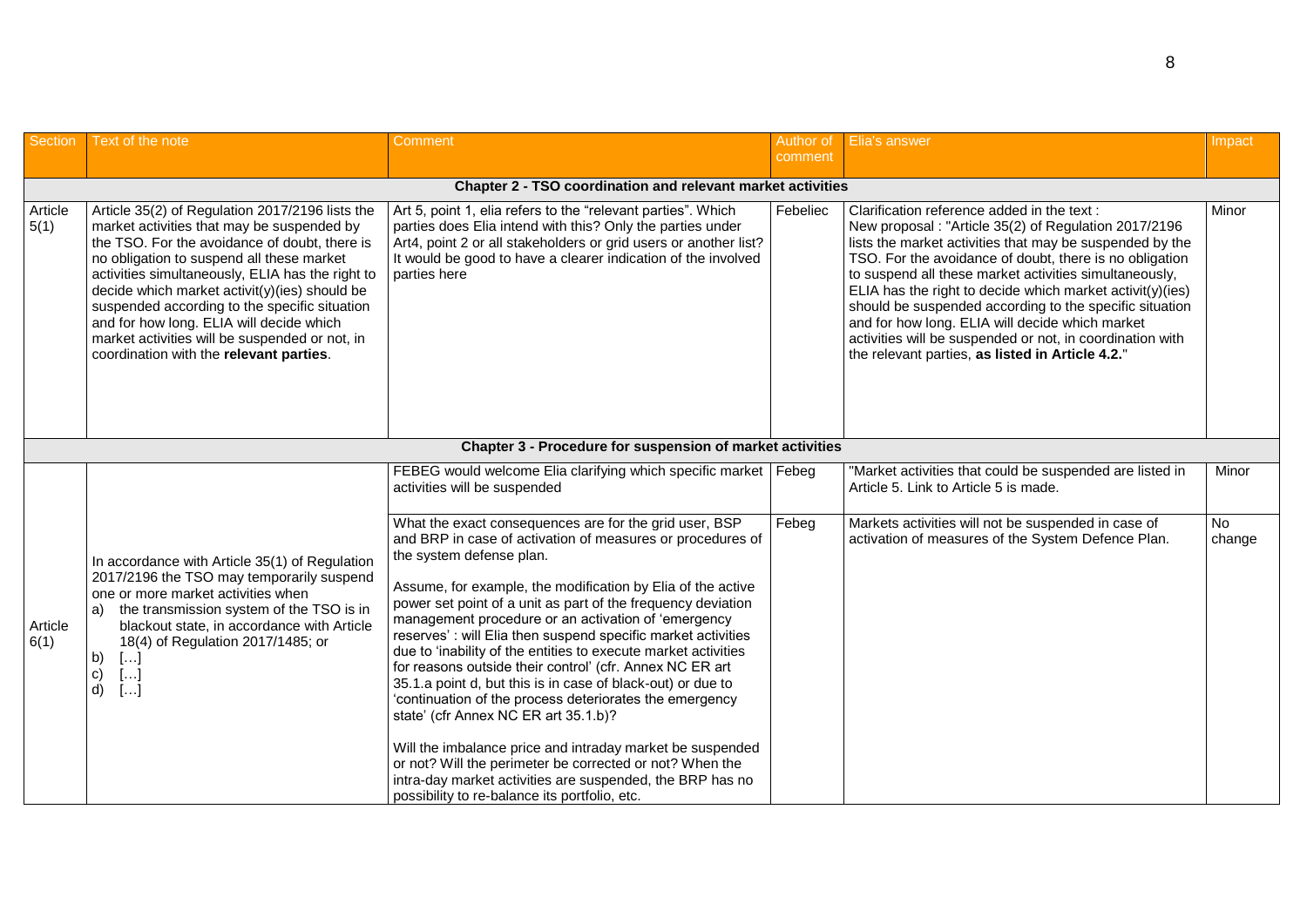| <b>Section</b>  | Text of the note                                                                                                                                                                                                                                                                                                                            | Comment                                                                                                                                                                                                                                                                                                                                                                                                                                                                                                                                                                                                                                | Author of<br>comment | Elia's answer                                                                                                                                                                                                                                                                                                                                                                                                                                                                                                                                                                                                                                                                                                                                                                                                                                                                                                                                                                                                                                                                             | Impact         |
|-----------------|---------------------------------------------------------------------------------------------------------------------------------------------------------------------------------------------------------------------------------------------------------------------------------------------------------------------------------------------|----------------------------------------------------------------------------------------------------------------------------------------------------------------------------------------------------------------------------------------------------------------------------------------------------------------------------------------------------------------------------------------------------------------------------------------------------------------------------------------------------------------------------------------------------------------------------------------------------------------------------------------|----------------------|-------------------------------------------------------------------------------------------------------------------------------------------------------------------------------------------------------------------------------------------------------------------------------------------------------------------------------------------------------------------------------------------------------------------------------------------------------------------------------------------------------------------------------------------------------------------------------------------------------------------------------------------------------------------------------------------------------------------------------------------------------------------------------------------------------------------------------------------------------------------------------------------------------------------------------------------------------------------------------------------------------------------------------------------------------------------------------------------|----------------|
| Article<br>6(3) | In case ELIA decides upon a suspension of<br>one or more market activit(y)(ies), the<br>different stakeholders will be immediately<br>notified thereof following the communication<br>procedure as described in Chapter 5 in these<br>Rules.                                                                                                | Art 6 point 3, the same comment as above for 'different<br>stakeholders": which stakeholders are included or excluded<br>here?                                                                                                                                                                                                                                                                                                                                                                                                                                                                                                         | Febeliec             | Stakeholders are listed in Article 10.2 regarding the<br>general principles of the communication procedure.<br>New proposal: "In case ELIA decides upon a suspension<br>of one or more market activit(y)(ies), the different<br>stakeholders as listed in Article 10.2 will be<br>immediately notified thereof following the communication<br>procedure as described in Chapter 5 in these Rules."                                                                                                                                                                                                                                                                                                                                                                                                                                                                                                                                                                                                                                                                                        | Minor          |
| Article<br>6(4) | In case of blackout state, ELIA will enter in a<br>period of TSO Controlled Dispatch<br>arrangement during which ELIA instructs, in<br>close collaboration with other system<br>operators, consumers and generators (with<br>and without black start services) to follow a<br>certain set point of active and reactive power,<br>and loads. | Art 6, point 4, Elia refers to 'other system operators", could<br>Elia clarify which system operators are all included and also<br>explicitly indicate whether or not CDSOs are also intended<br>here.<br>In the same point, Elia also refers to "loads", but it is unclear<br>what loads would have to do during TSO controlled<br>Dispatch, and whether Elia means here that loads have to<br>follow a certain set point (or alternatively, what is meant);<br>the sentence is not clearly constructed on this point, from a<br>language point of view, and needs thus clarification as<br>different interpretations could be given. | Febeliec<br>Febeliec | Other system operators : TSO, DSO and CDSO<br>according to the Restoration Plan -> This will be clarified<br>in the text<br>New proposal: " In case of blackout state, ELIA will enter<br>in a period of TSO Controlled Dispatch arrangement<br>during which ELIA instructs, in close collaboration with<br>other TSOs, DSOs, CDSOs, consumers and generators<br>(with and without black start services) to follow a certain<br>set point of active and reactive power, and loads."<br>"Loads": To reconstruct the system adequately, the<br>loads should not increase too fast. Therefore, the<br>Restoration Plan defines limits regarding to the<br>maximum value for consumption increase.<br>New proposal:<br>"In case of blackout state, ELIA will enter in a period of<br>TSO Controlled Dispatch arrangement during which<br>ELIA instructs, in close collaboration with other TSOs,<br>DSOs, CDSOs, consumers to connect and/or increase<br>their loads and generators (with and without black start<br>services) to follow a certain set point of active and<br>reactive power. | Minor<br>Minor |
|                 |                                                                                                                                                                                                                                                                                                                                             | In any case, Elia should indicate whether it is the intention<br>to make arrangements in advance or ad hoc.                                                                                                                                                                                                                                                                                                                                                                                                                                                                                                                            | Febeliec             | Setpoints are defined ad hoc, limits for load increase are   No<br>defined in the Restoration Plan. -> No change needed to<br>the text.                                                                                                                                                                                                                                                                                                                                                                                                                                                                                                                                                                                                                                                                                                                                                                                                                                                                                                                                                   | change         |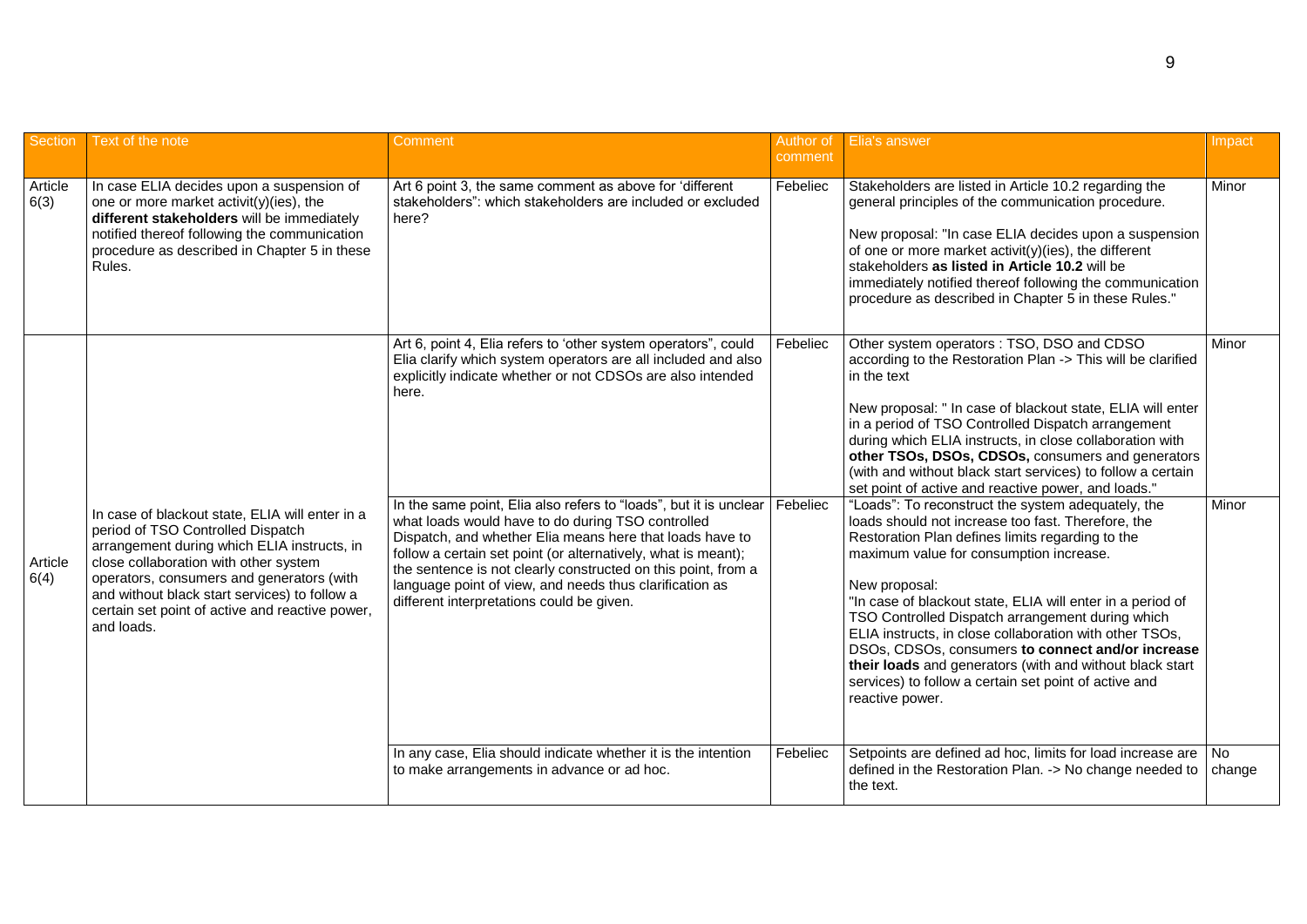| <b>Section</b>  | Text of the note                                                                                                                                                                                                                                                                                                                                                                                                                                                                                                                                                                                                                                                                                                                                                                                                      | Comment                                                                                                                                                                                                                                                                                                                                                                                                                                                                                                                                                                                                                                                                                                                                                                                                                                                                                                                                                                                                                                                                                                                                                                                                                                                                                                                                                                                        | Author of<br>comment | <b>Elia's answer</b>                                                                                                                                                                                                                                                                                                              | Impact       |
|-----------------|-----------------------------------------------------------------------------------------------------------------------------------------------------------------------------------------------------------------------------------------------------------------------------------------------------------------------------------------------------------------------------------------------------------------------------------------------------------------------------------------------------------------------------------------------------------------------------------------------------------------------------------------------------------------------------------------------------------------------------------------------------------------------------------------------------------------------|------------------------------------------------------------------------------------------------------------------------------------------------------------------------------------------------------------------------------------------------------------------------------------------------------------------------------------------------------------------------------------------------------------------------------------------------------------------------------------------------------------------------------------------------------------------------------------------------------------------------------------------------------------------------------------------------------------------------------------------------------------------------------------------------------------------------------------------------------------------------------------------------------------------------------------------------------------------------------------------------------------------------------------------------------------------------------------------------------------------------------------------------------------------------------------------------------------------------------------------------------------------------------------------------------------------------------------------------------------------------------------------------|----------------------|-----------------------------------------------------------------------------------------------------------------------------------------------------------------------------------------------------------------------------------------------------------------------------------------------------------------------------------|--------------|
| Article<br>6(5) | During periods of TSO controlled Dispatch<br>while some market activities are suspended it<br>is requested from the following parties to keep<br>providing, if possible, information regarding:<br>a) schedules referred to in Article 111(1) and<br>(2) of Regulation 2017/1485 by the Scheduling<br>Agent;<br>b) balancing capacity and balancing energy<br>bids by a balancing service provider;<br>c) provision by a balance responsible party of<br>a balanced position at the end of the Day-<br>Ahead timeframe if required by the terms and<br>conditions related to balancing;<br>d) modifications of the position of balance<br>responsible parties.<br>The provision of this information is given on a<br>best effort basis by the aforementioned parties<br>during the period of TSO Controlled Dispatch. | While some market activities are suspended, it is requested<br>that market parties continue to provide information<br>regarding schedules, balancing bids, balanced position and<br>modifications to balance position. Elia adds this information<br>is given on a best effort basis.<br>In this respect, FEBEG wants to point out that some of<br>these obligations are by definition obligations of means<br>and, hence, best effort obligations.<br>Depending on the event leading to a period of suspension<br>of market activities, it is possible that the quality of the<br>information that can be provided by market parties is rather<br>poor. So, for FEBEG it is of utmost importance that Elia<br>further elaborates on this information provision:<br>Elia should describe the principles and assumptions<br>that market parties should apply when providing<br>information, e.g. do market parties need to assume<br>that their customers are reconnected,<br>Elia should also clearly define the consequences<br>(e.g. will the information be used for settlement?) and<br>liabilities (e.g. can a market party be held liable -<br>according to the normal rules - for the information?).<br>FEBEG wants to repeat that it is of the opinion that<br>information provided during a period of market suspension<br>should be considered as purely for information purposes to | Febeg                | In light of Article 7.1 of the BRP Terms and Conditions,<br>market parties will not be held liable under these Terms<br>and Conditions during a situation of TSO Controlled<br>Dispatch, to the extent the performance of their<br>obligations under the BRP Terms and Conditions is<br>impacted by the emergency state at issue. | No<br>change |
|                 |                                                                                                                                                                                                                                                                                                                                                                                                                                                                                                                                                                                                                                                                                                                                                                                                                       | facilitate restoration of the market and that no financial<br>consequences (e.g. settlement, liability, ) can result from<br>this information.                                                                                                                                                                                                                                                                                                                                                                                                                                                                                                                                                                                                                                                                                                                                                                                                                                                                                                                                                                                                                                                                                                                                                                                                                                                 |                      |                                                                                                                                                                                                                                                                                                                                   |              |
| Article<br>7(3) | In accordance with Article 25(3) of Regulation<br>2017/2196 each DSO and SGU identified<br>pursuant to Article 23(4) of Regulation<br>2017/2196, as well as each restoration service<br>provider shall execute without undue delay the<br>restoration plan instructions issued by the<br>TSO, pursuant to point (b) of Article 23(3) of<br>Regulation 2017/2196 in accordance with the<br>restoration plan procedures.                                                                                                                                                                                                                                                                                                                                                                                                | Art7 point 3, Elia should clarify whether CDSOs are also<br>intended here. For clarity reasons, Febeliec would like to<br>ask Elia to either always state explicitly DSOs and CDSOs<br>or alternative state in general that whenever the terminology<br>DSO is used this always includes CDSO unless explicitly<br>mentioned differently.                                                                                                                                                                                                                                                                                                                                                                                                                                                                                                                                                                                                                                                                                                                                                                                                                                                                                                                                                                                                                                                      | Febeliec             | CDSOs are SGUs identified pursuant to Article 23(4) of<br>Regulation EU 2017/2196. The SGU identified pursuant<br>to Article 23(4) of this regulation are presented in the<br>Restoration Plan. Hence, the distinction between DSOs<br>and CDSOs is already made.<br>Distinction will be made explicit when relevant.             | Minor        |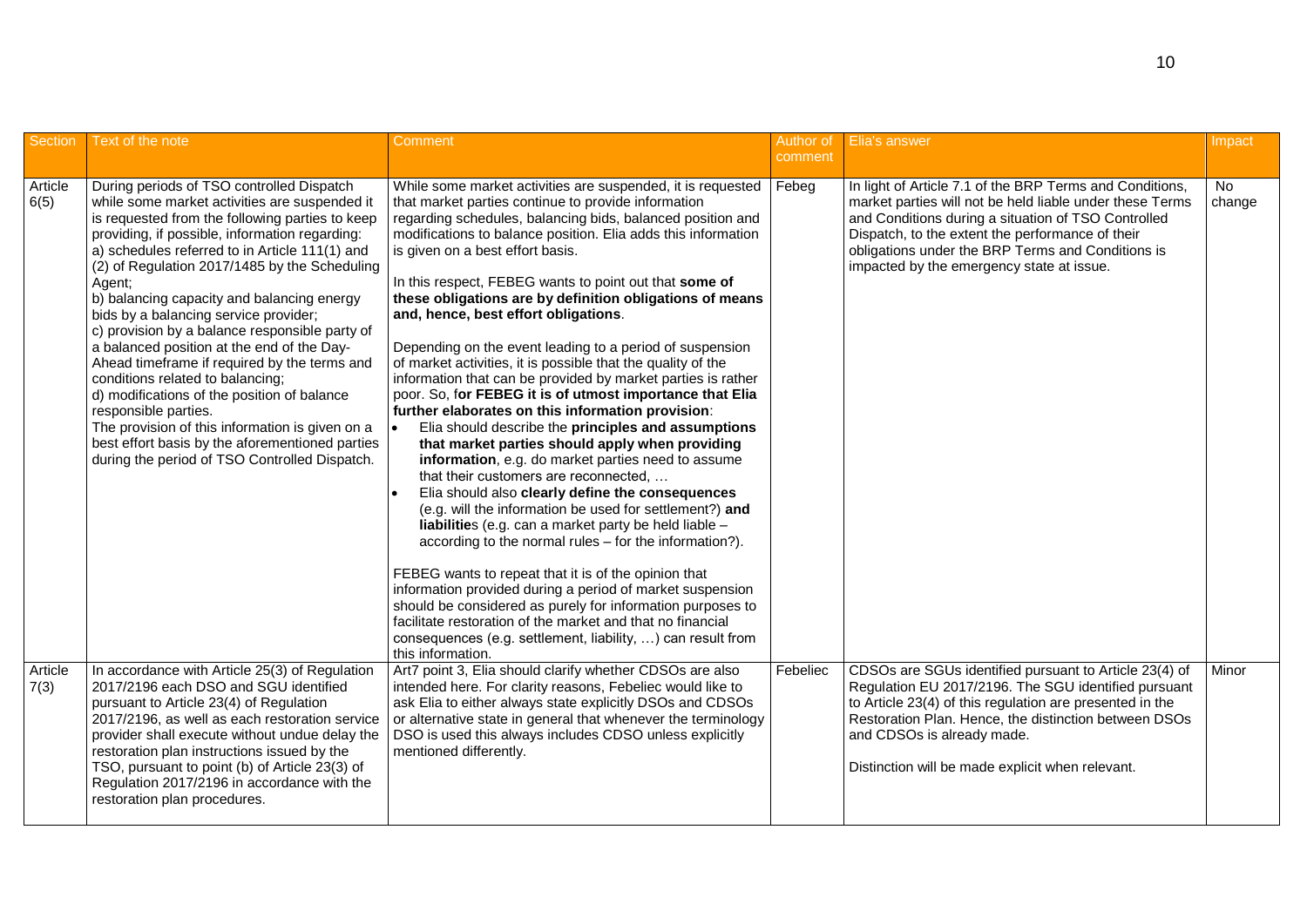| Section         | Text of the note                                                                                                                                                                                                                                                                                                                                                                                                                                                                                                                                                                                                                                                                                                                                         | Comment                                                                                                                                                                                                                                                                                                                                                                                                                                                                                                                                                                                                                                                     | Author of | Elia's answer                                                                                                                                                                                                                                                                                                                                                                    | Impact |
|-----------------|----------------------------------------------------------------------------------------------------------------------------------------------------------------------------------------------------------------------------------------------------------------------------------------------------------------------------------------------------------------------------------------------------------------------------------------------------------------------------------------------------------------------------------------------------------------------------------------------------------------------------------------------------------------------------------------------------------------------------------------------------------|-------------------------------------------------------------------------------------------------------------------------------------------------------------------------------------------------------------------------------------------------------------------------------------------------------------------------------------------------------------------------------------------------------------------------------------------------------------------------------------------------------------------------------------------------------------------------------------------------------------------------------------------------------------|-----------|----------------------------------------------------------------------------------------------------------------------------------------------------------------------------------------------------------------------------------------------------------------------------------------------------------------------------------------------------------------------------------|--------|
|                 |                                                                                                                                                                                                                                                                                                                                                                                                                                                                                                                                                                                                                                                                                                                                                          |                                                                                                                                                                                                                                                                                                                                                                                                                                                                                                                                                                                                                                                             | comment   |                                                                                                                                                                                                                                                                                                                                                                                  |        |
|                 |                                                                                                                                                                                                                                                                                                                                                                                                                                                                                                                                                                                                                                                                                                                                                          | <b>Chapter 4 - Restoration of market activities</b>                                                                                                                                                                                                                                                                                                                                                                                                                                                                                                                                                                                                         |           |                                                                                                                                                                                                                                                                                                                                                                                  |        |
|                 | Even if it is of common interest to restore the                                                                                                                                                                                                                                                                                                                                                                                                                                                                                                                                                                                                                                                                                                          | It is stated that Elia will decide upon the restoration of the<br>different market activities. FEBEG was wondering if Elia<br>alone can decide on the restoration of market activities. Will<br>there not be a consultation with the Minister of Energy, the<br>NEMO's, CREG?                                                                                                                                                                                                                                                                                                                                                                               | Febeg     | Elia will be in close contact with the NEMOs (and the<br>other TSOs) regarding the restart of the single day-<br>ahead coupling or the single intraday coupling as Elia<br>cannot decide alone on these market activities.<br>Clarification sentence added at the beginning of art 9.1 :<br>"In accordance with Article 37(1) of Regulation (EU)<br>2017/2196, Elia will decide" | Minor  |
| Article<br>9(2) | market activities as soon as possible, ELIA<br>should have sufficient confidence in the grid<br>stability before restoring the market activities<br>and ending the phase of TSO Controlled<br>Dispatch                                                                                                                                                                                                                                                                                                                                                                                                                                                                                                                                                   | Article 9.2. states: 'Elia should have sufficient confidence in<br>the grid stability before restoring the market activities'.<br>FEBEG is of the opinion that Elia should not only consider<br>the stability of the grid, but also consider the ability of the<br>market actors and availability of communications means. A<br>precondition before returning to normal market system<br>operations after a TSO Controlled Dispatch, including the<br>BRPs portfolio balancing responsibility, is that there should<br>be enough liquidity in the markets for the BRPs to balance<br>their portfolio if they are not able to do it with their own<br>means. | Febeg     | Clarification sentence added at the end of art 9.2: ELIA<br>will also take into consideration the ability of the<br>market actors and availability of communication<br>means.                                                                                                                                                                                                    | Minor  |
| Article<br>9(4) | Elia will restore the market activities in the<br>service provider, provided that volumes were<br>potential following order:<br>Single Day-Ahead Coupling<br>a)<br>the provision of<br>b)<br>schedules referred to in Article 111(1)<br>and (2) of Regulation 2017/1485;<br>balanced position at the end of the<br>day-ahead timeframe if required by<br>the terms and conditions related to<br>balancing by a balance responsible<br>party;<br>modifications of the position of<br>balance responsible parties;<br>balancing capacity and balancing<br>energy bids by a balancing procured<br>before the start of the market<br>suspension period;<br>Single Intraday Coupling;<br>C)<br>Publication of the imbalance price on<br>d)<br>ELIA's website. | According to article 9.4. Elia will restore the market activities<br>in a certain order, including the 'provision of balancing<br>capacity and energy procured before market suspension'.<br>FEBEG wants to point out that this restoration should be<br>subject to technical feasibility - as assets may become<br>unavailable or damaged - and without penalty for the BSP.                                                                                                                                                                                                                                                                               | Febeg     | OK, will be included in the text.                                                                                                                                                                                                                                                                                                                                                | Minor  |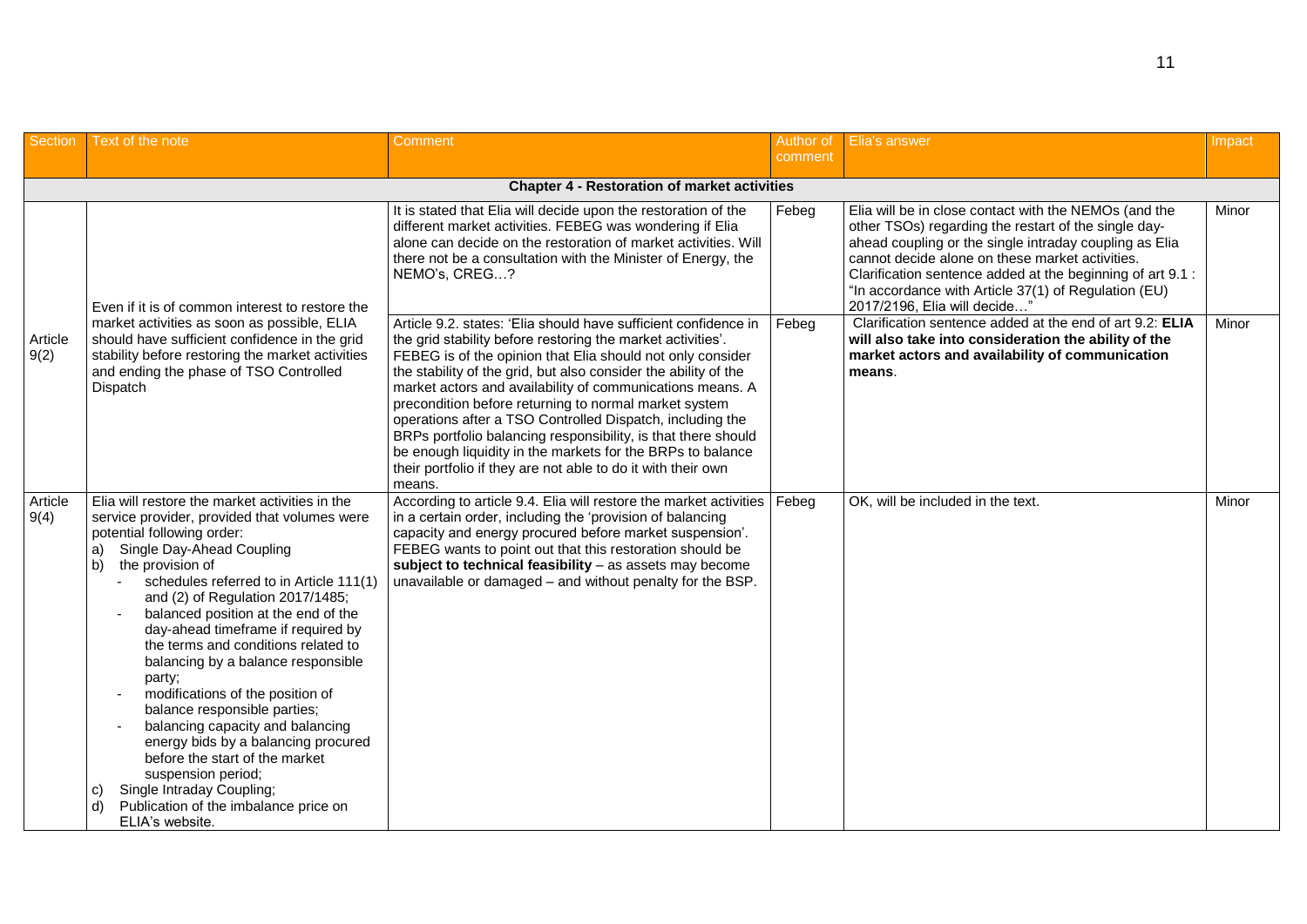| Section          | Text of the note                                                                                                                                                                                                                                                                                                                                                                                                                                                                                                    | Comment                                                                                                                                                                                                                                                                                                                                                   | Author of<br>comment | <b>Elia's answer</b>                                                                                                                                                                                                                                                                                                                                                                                                                                                                                                                                                                                                                                                                                                           | Impact |
|------------------|---------------------------------------------------------------------------------------------------------------------------------------------------------------------------------------------------------------------------------------------------------------------------------------------------------------------------------------------------------------------------------------------------------------------------------------------------------------------------------------------------------------------|-----------------------------------------------------------------------------------------------------------------------------------------------------------------------------------------------------------------------------------------------------------------------------------------------------------------------------------------------------------|----------------------|--------------------------------------------------------------------------------------------------------------------------------------------------------------------------------------------------------------------------------------------------------------------------------------------------------------------------------------------------------------------------------------------------------------------------------------------------------------------------------------------------------------------------------------------------------------------------------------------------------------------------------------------------------------------------------------------------------------------------------|--------|
|                  |                                                                                                                                                                                                                                                                                                                                                                                                                                                                                                                     | <b>Chapter 5 - Communication procedure</b>                                                                                                                                                                                                                                                                                                                |                      |                                                                                                                                                                                                                                                                                                                                                                                                                                                                                                                                                                                                                                                                                                                                |        |
| Article<br>10(3) | Regarding the Single Day-Ahead Coupling<br>and the Single Intraday Coupling,<br>communication procedures have been agreed<br>between the concerned TSOs and NEMOs.<br>These communication messages will continue<br>to be sent out by the NEMOs and/or the<br>concerned TSOs during periods of suspension<br>and restoration of market activities. ELIA will<br>remain in close contact with the concerned<br>TSOs and NEMOs to discuss and decide upon<br>the actions to be performed by the different<br>parties. | Art 10, point 3: Elia mentions that communication messages<br>will continue to be sent out by the NEMOs "and/or" the<br>concerned TSOS. For Febeliec, messages should be sent<br>out by both, as during any emergency there can never be<br>too many communication channels in order to insure that<br>every concerned party has received the information | Febeliec             | In the agreed communication procedures between<br>NEMOs and TSOs regarding the Single Day-Ahead<br>Coupling and the single Intraday coupling, it is defined<br>which entity sends which information at which time.<br>These procedures will be followed during periods of<br>market suspension and restoration by the TSOs and the<br>NEMOs.<br>Clarification added in the text:<br>These communication messages will continue to be sent<br>out by the NEMOs and/or the concerned TSOs as<br>defined by their communication procedures during<br>periods of suspension and restoration of market<br>activities.                                                                                                               | Minor  |
| Article<br>10(5) | All notifications shall be published on ELIA's<br>website. When notification or update on the<br>website is not possible, ELIA shall inform via<br>email, or via any other available means, at<br>least those parties directly participating in the<br>suspended market activities.                                                                                                                                                                                                                                 | On point 5, Febeliec appreciates that Elia mentions "at least   Febeliec<br>those parties directly participating" but would prefer that Elia<br>tries to include all (interested) stakeholders (e.g. via an opt<br>in system)                                                                                                                             |                      | ELIA prefers to use an opt-in system. However, instead<br>of allowing access to an open community, ELIA prefers<br>limiting the access to the relevant stakeholders<br>mentioned in NCER art 38.2.<br>New proposal:<br>All notifications shall be published on ELIA's website. In<br>case notification or update on the website is not<br>possible, ELIA will investigate the most appropriate<br>communication services to inform stakeholders<br>simultaneously. ELIA will invite the relevant entities<br>mentioned in accordance with Article 38(2) of Regulation<br>2017/2196 to pre-register to such information services.<br>ELIA will inform stakeholders in due time about practical<br>information for registration. | MInor  |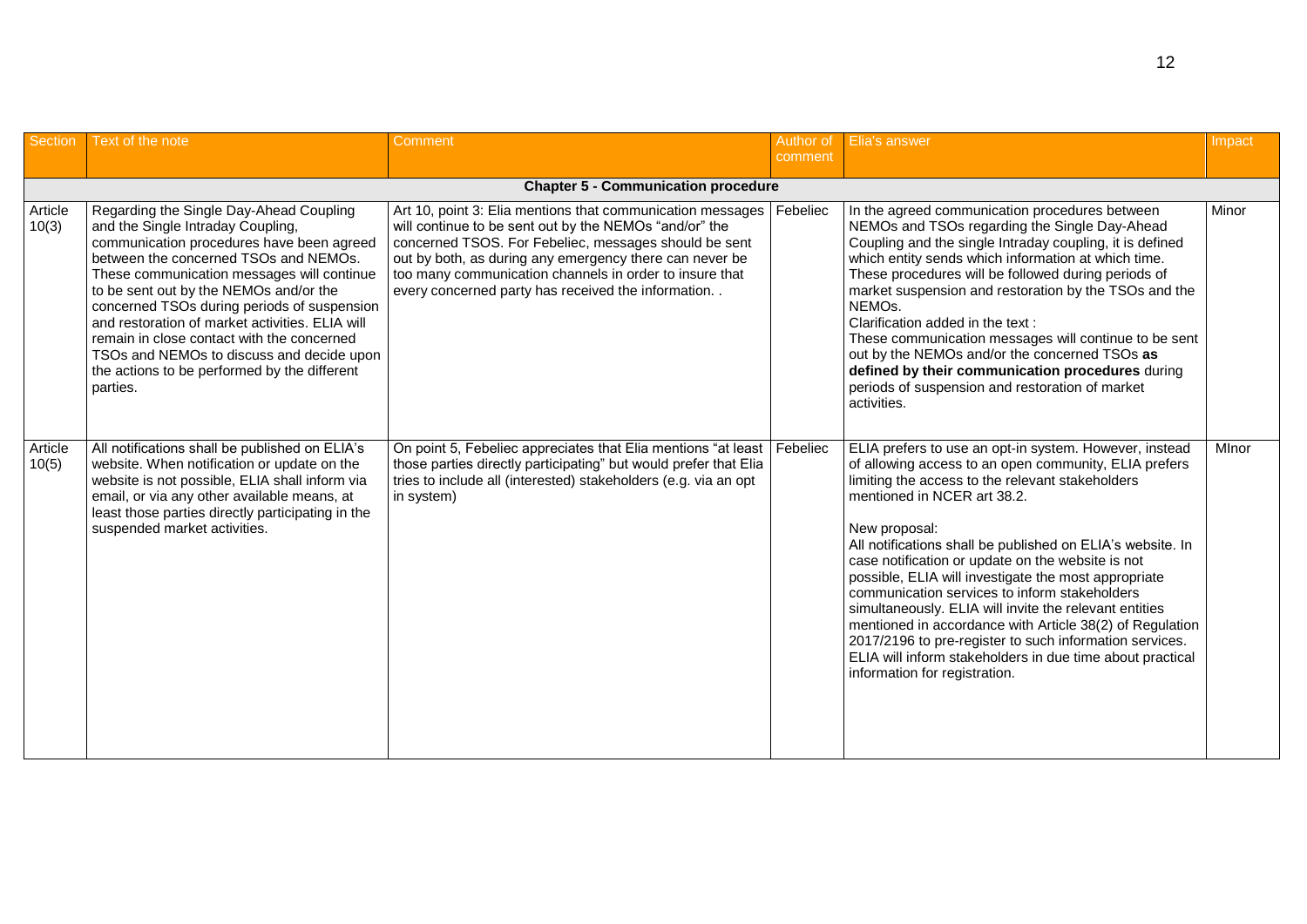| Section          | Text of the note                                                                                                                                                                                                                                                                                                                     | Comment                                                                                                                                                                                                                                                                                                                                                                                                                  | Author of<br>comment | Elia's answer                                                                                                                                                                                                                                                                                                                                                                                                                                                                                                                                                                                                                                       | Impact              |
|------------------|--------------------------------------------------------------------------------------------------------------------------------------------------------------------------------------------------------------------------------------------------------------------------------------------------------------------------------------|--------------------------------------------------------------------------------------------------------------------------------------------------------------------------------------------------------------------------------------------------------------------------------------------------------------------------------------------------------------------------------------------------------------------------|----------------------|-----------------------------------------------------------------------------------------------------------------------------------------------------------------------------------------------------------------------------------------------------------------------------------------------------------------------------------------------------------------------------------------------------------------------------------------------------------------------------------------------------------------------------------------------------------------------------------------------------------------------------------------------------|---------------------|
| Article<br>10(6) | ELIA will investigate the most appropriate<br>communication channels to inform<br>stakeholders simultaneously such as website,<br>e-mail, WhatsApp, sms, iMessage or similar,<br>rss, Twitter,  Pre-registration to dedicated<br>communication channels for receiving such<br>information is required by the interested<br>entities. | In point 6, Elia mentions a pre-registration, when will this be<br>done, who will be contacted and how will this be done?                                                                                                                                                                                                                                                                                                | Febeliec             | The solution is developed within Elia. Feedbacks of<br>stakeholders will be collected during the WGSOs of<br>2019.                                                                                                                                                                                                                                                                                                                                                                                                                                                                                                                                  | <b>No</b><br>change |
| Article<br>10(7) | ELIA will send the information in due time and<br>ELIA will not assume responsibility for the<br>good functioning of the communication<br>channels provided by external parties when<br>the system is in blackout state.                                                                                                             | In article 10.7. it is stated that 'Elia will not assume<br>responsibility for the good functioning of the communication<br>channels' when the system is in blackout state. FEBEG is of<br>the opinion that the rules and responsibilities with regard to<br>the communication means are not balanced (see also<br>article 12.2): FEBEG proposes to also limit the<br>responsibilities of BRP's or other market parties. | Febeg                | A slight amendment was made in Article 12.2 in order to<br>ensure a more balanced responsibility regime. Market<br>parties would no longer be held to perform obligations<br>under the FGC and/or the BRP Terms and Conditions to<br>the extent the performance of these obligations is<br>impacted as a consequence of the emergency state.<br>The new proposal in art 12.2: This does not mean that<br>the BRP is released from its non-impacted obligations<br>under the Federal Grid Code as implemented in the<br>Terms and Conditions BRP, including but not limited to<br>the obligation to dispose of the necessary<br>communication means. | Minor               |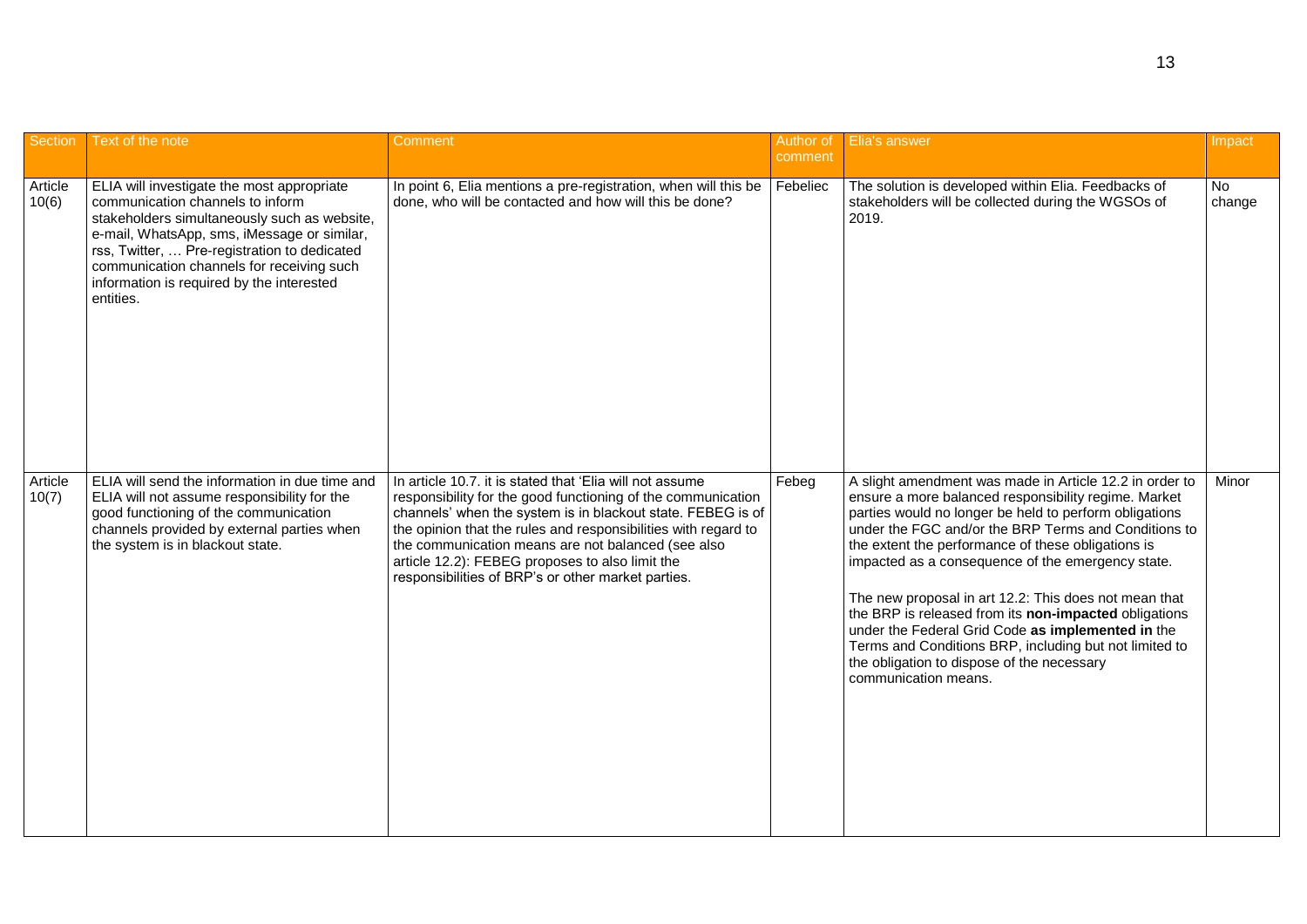| Section          | Text of the note                                                                                                                                                                                                                                                                                                                                                                                                                                                                                                                                                                                                                     | Comment                                                                                                                                                                                                                                                                                                                                                                                                                                                                                                                                                                                                                      | Author of<br>comment | Elia's answer                                                                                                                                                                                                                                                                                                                                                                                                                                                                                                                                                                                                                                                                                                                                                                                                                                               | Impact |
|------------------|--------------------------------------------------------------------------------------------------------------------------------------------------------------------------------------------------------------------------------------------------------------------------------------------------------------------------------------------------------------------------------------------------------------------------------------------------------------------------------------------------------------------------------------------------------------------------------------------------------------------------------------|------------------------------------------------------------------------------------------------------------------------------------------------------------------------------------------------------------------------------------------------------------------------------------------------------------------------------------------------------------------------------------------------------------------------------------------------------------------------------------------------------------------------------------------------------------------------------------------------------------------------------|----------------------|-------------------------------------------------------------------------------------------------------------------------------------------------------------------------------------------------------------------------------------------------------------------------------------------------------------------------------------------------------------------------------------------------------------------------------------------------------------------------------------------------------------------------------------------------------------------------------------------------------------------------------------------------------------------------------------------------------------------------------------------------------------------------------------------------------------------------------------------------------------|--------|
|                  |                                                                                                                                                                                                                                                                                                                                                                                                                                                                                                                                                                                                                                      | Chapter 6 - Rules for imbalance settlement of balancing energy during suspension of market activities                                                                                                                                                                                                                                                                                                                                                                                                                                                                                                                        |                      |                                                                                                                                                                                                                                                                                                                                                                                                                                                                                                                                                                                                                                                                                                                                                                                                                                                             |        |
| Article<br>12(4) | A restoration tariff will be applied for all<br>offtakes and injections (except for Power<br>Generating Modules for which a power<br>scheduling obligation exists as described in<br>Article 12.7 below) during the period of TSO<br>Controlled Dispatch. This restoration tariff is<br>calculated ex-ante as the average of the day-<br>ahead prices of EPEX SPOT Belgium over<br>the last 28 calendar days prior to the day on<br>which the TSO Controlled Dispatch period<br>started. This restoration tariff will remain fixed<br>during the period of TSO Controlled Dispatch<br>and will be published daily on ELIA's website. | On Art 12, Febeliec agrees with Elia that a restoration tariff<br>needs to be chosen, but wonders why Elia has opted to go<br>for the average of day-ahead prices Belpex Spot the last 28<br>calendar days.                                                                                                                                                                                                                                                                                                                                                                                                                  | Febeliec             | The proposed restoration tariff was chosen to have a<br>simple and easy to implement process as indicated in<br>article 3.2 of the Rules.<br>However ELIA can agree with the new proposal from<br>FEBEG to define a restoration tariff which reflects as<br>much as possible the sourcing cost of energy, inspired<br>on the default price for the Transfer of Energy principle.<br>Elia has proposed in the text a ToE like formula, without<br>the supplier's margin and where the EPEX SPOT BE<br>DAM price has been replaced by the hourly average of<br>the day-ahead prices of EPEX SPOT Belgium over the<br>last 28 calendar days prior to the day of which the TSO<br>controlled dispatch period started. This last change is<br>needed to counter the fact that there might be no day-<br>ahead price in case of TSO Controlled Dispatch lasts for | Change |
| Article<br>12(4) | A restoration tariff will be applied for all<br>offtakes and injections (except for Power<br>Generating Modules for which a power<br>scheduling obligation exists as described in<br>Article 12.7 below) during the period of TSO<br>Controlled Dispatch. This restoration tariff is<br>calculated ex-ante as the average of the day-<br>ahead prices of EPEX SPOT Belgium over the<br>last 28 calendar days prior to the day on which<br>the TSO Controlled Dispatch period started.<br>This restoration tariff will remain fixed during<br>the period of TSO Controlled Dispatch and will<br>be published daily on ELIA's website. | FEBEG does not agree with the proposal for a restoration<br>tariff calculated as the average day-ahead prices of the last<br>28 days prior to the start of the TSO Controlled Dispatch<br>period. The restoration tariff should as much as possible<br>reflect the sourcing cost of the energy as the suppliers will<br>continue to invoice the energy to their customers at the<br>supply price. A formula such as the one proposed by the<br>CREG as default price for the transfer of energy - but<br>without the supplier's margin - would be more appropriate<br>as this formula attempts to reflect the sourcing cost. | Febeg                | more than 1 day."                                                                                                                                                                                                                                                                                                                                                                                                                                                                                                                                                                                                                                                                                                                                                                                                                                           |        |
| Article<br>12(6) | For the ELIA interconnection points with the<br>DSOs, the energy volumes during the periods<br>of TSO Controlled Dispatch shall be allocated<br>in accordance with specific allocation<br>procedures.                                                                                                                                                                                                                                                                                                                                                                                                                                | On point 6, Febeliec also wonders whether CDSOs are also<br>intended and if so, which specific allocation procedures<br>need to be applied and how such procedures would be<br>determined.                                                                                                                                                                                                                                                                                                                                                                                                                                   | Febeliec             | Indeed, a specific sentence related to CDSOs has been<br>added in Article 12.6 and also the wording has been<br>improved in art 12.5.                                                                                                                                                                                                                                                                                                                                                                                                                                                                                                                                                                                                                                                                                                                       | Minor  |

14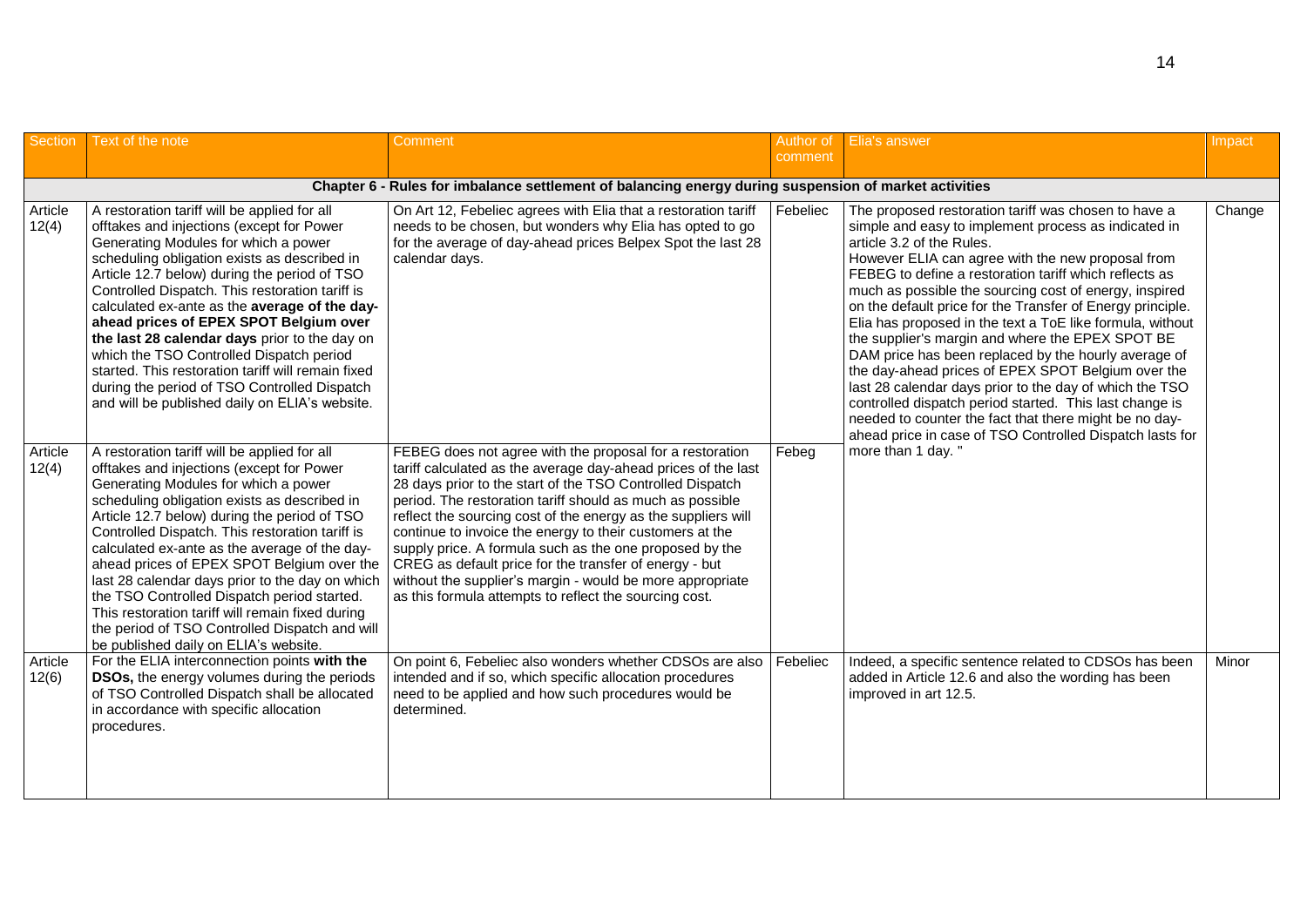| <b>Section</b>   | Text of the note                                                                                                                                                                                                                                                                                                                                                                                                                                                                                                                      | Comment                                                                                                                                                                                                                                                                                                                                                                                                                                                                                                                                                                                                                                                                                                                                                                                                                                                                                                                                                                                                                                                                                                                                                                                            | Author of<br>comment | <b>Elia's answer</b>                                                                                                                                                                                                                                                                                                                                                                                                                                                                                                                                                                                                                                                                                                                 | Impact |
|------------------|---------------------------------------------------------------------------------------------------------------------------------------------------------------------------------------------------------------------------------------------------------------------------------------------------------------------------------------------------------------------------------------------------------------------------------------------------------------------------------------------------------------------------------------|----------------------------------------------------------------------------------------------------------------------------------------------------------------------------------------------------------------------------------------------------------------------------------------------------------------------------------------------------------------------------------------------------------------------------------------------------------------------------------------------------------------------------------------------------------------------------------------------------------------------------------------------------------------------------------------------------------------------------------------------------------------------------------------------------------------------------------------------------------------------------------------------------------------------------------------------------------------------------------------------------------------------------------------------------------------------------------------------------------------------------------------------------------------------------------------------------|----------------------|--------------------------------------------------------------------------------------------------------------------------------------------------------------------------------------------------------------------------------------------------------------------------------------------------------------------------------------------------------------------------------------------------------------------------------------------------------------------------------------------------------------------------------------------------------------------------------------------------------------------------------------------------------------------------------------------------------------------------------------|--------|
| Article<br>12(7) | For the injected energy by the Power<br>Generating Modules for which a power<br>scheduling obligation exists4, a financial<br>compensation is payable to the BRP. The<br>remuneration is calculated as the maximum of<br>the restoration tariff as defined in Article<br>$\bullet$<br>12.4 and<br>the remuneration applicable for the<br>$\bullet$<br>starting day of the TSO Controlled<br>Dispatch period in accordance with the<br>payments for the Nomination procedure<br>as foreseen in the Art 13.2.5 of the CIPU<br>contract. | On point 7, Febeliec does not understand why Elia chooses<br>to take the maximum of the two options for the<br>remuneration of the BRP, especially since this cost will<br>have to be payed by the grid users and thus mostly by the<br>consumers. Febeliec would like to get a clear analysis and<br>clarification of Elia on its choice in this matter, with an<br>impact assessment of the additional cost resulting from this<br>choice.                                                                                                                                                                                                                                                                                                                                                                                                                                                                                                                                                                                                                                                                                                                                                       | Febeliec             | The fact that a different remuneration is proposed by<br>ELIA for the PGM with power scheduling obligation is<br>not contested by Febeliec. It is accepted that the<br>remuneration for PGM for which a power scheduling<br>obligation should be fair and that this can be realized<br>based upon a remuneration by means of the CIPU<br>formula for Nomination procedure. However based upon<br>this feedback, Elia modified the original text and<br>removed the fact that the maximum value of the two<br>options would be taken; only the CIPU formula will be<br>used. However for limited coordinable or non-<br>coordinable units, the restoration tariff will be applied.<br>The article 12.7 has been modified accordingly. | Minor  |
| Article<br>12(7) | For the injected energy by the Power<br>Generating Modules for which a power<br>scheduling obligation exists4, a financial<br>compensation is payable to the BRP. The<br>remuneration is calculated as the maximum of<br>the restoration tariff as defined in Article<br>12.4 and<br>the remuneration applicable for the<br>$\bullet$<br>starting day of the TSO Controlled<br>Dispatch period in accordance with the<br>payments for the Nomination procedure<br>as foreseen in the Art 13.2.5 of the CIPU<br>contract.              | As regards the remuneration to BRP's for the injection by<br>Power Generating Module, Elia proposes to calculate the<br>remuneration as the maximum of the restoration tariff and<br>the price of incremental bid of the nomination procedure of<br>the CIPU contract.<br>FEBEG could agree with this approach, provided that some<br>modifications and improvements are implemented:<br>The price of the nomination procedure of the CIPU<br>$\bullet$<br>contract should be updated each day in function of the<br>fuel and CO2 costs (e.g. gas price will not remain<br>constant) in case the period of TSO Controlled Dispatch<br>takes several days<br>For low-coordinable units, as no prices are foreseen in<br>the nomination procedure of the CIPU contract, the<br>pricing principles of the exploitation procedure should<br>be used.<br>The production units that are in stand-by mode at the<br>request of Elia, i.e. not injecting energy, should also<br>receive a remuneration to cover their costs<br>FEBEG is also wondering if there should not be any<br>rules for compensation of the costs of trips that are<br>caused by grid events (outside frequency/voltage<br>ranges). | Febeg                | Based upon the provided feedback, Elia proposes the<br>following<br>'1/ Elia can agree to update the prices with an updated<br>fuel and /or $CO2$ cost if needed. This has been added in<br>Art 12.7<br>2/ for low-coordinable and non-coordinable units, Elia<br>proposes to use the restoration tariff. This has been<br>added in Art 12.7<br>3/ Since these units are not injecting energy, Elia cannot<br>remunerate these costs. The restoration tariff only<br>concerns a compensation for the injected energy.<br>4/ this suggestion is out of scope of this consultation.                                                                                                                                                    | Minor  |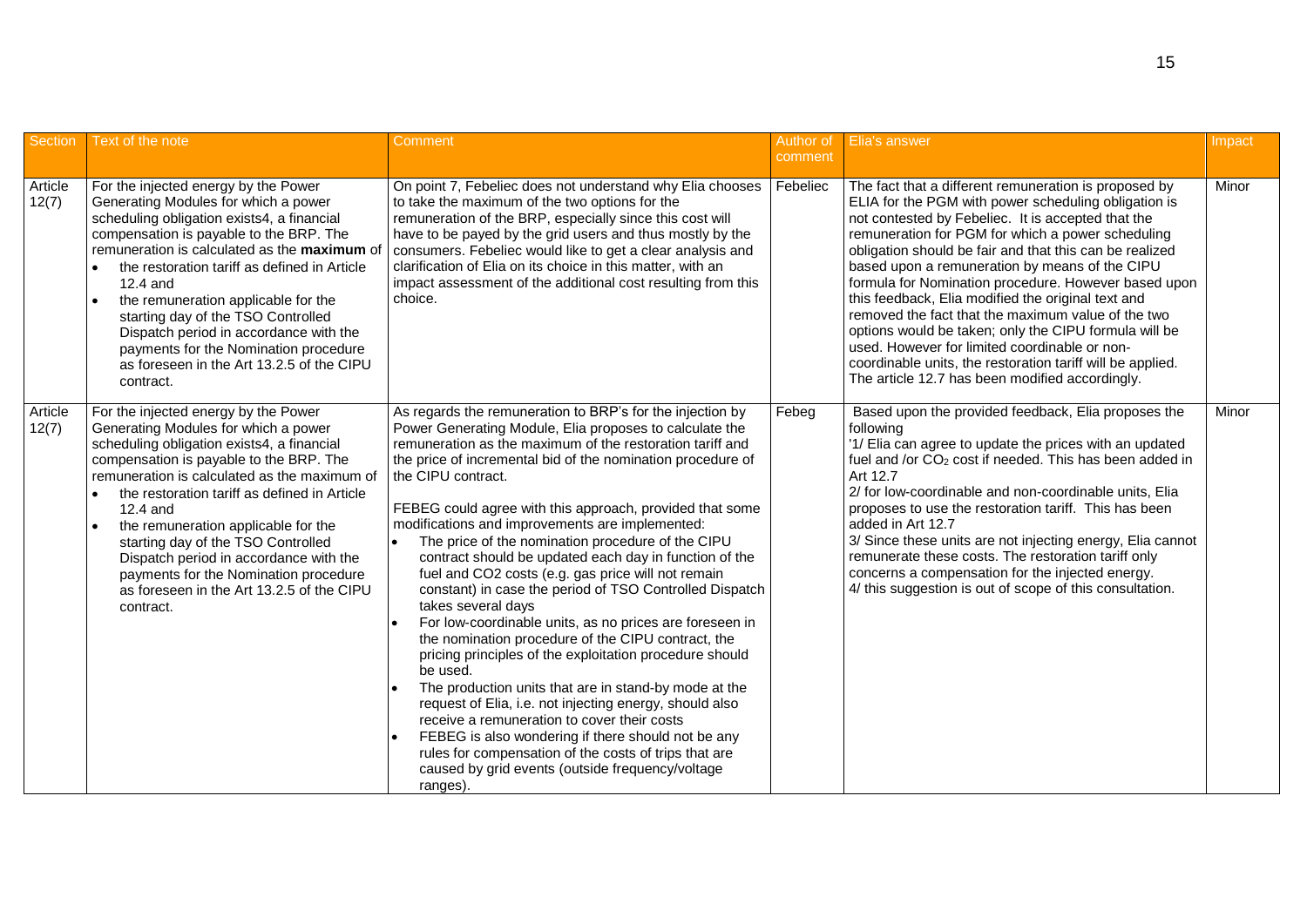| Section          | Text of the note                                                                                                                                                                                                                                                                                                                                                                                                                                                                                                                                                                                                                                                                                               | <b>Comment</b>                                                                                                                                                                        | comment  | Author of Elia's answer                                                                                                                                                                                                                                                                                                                                                                                                                                     | Impact        |
|------------------|----------------------------------------------------------------------------------------------------------------------------------------------------------------------------------------------------------------------------------------------------------------------------------------------------------------------------------------------------------------------------------------------------------------------------------------------------------------------------------------------------------------------------------------------------------------------------------------------------------------------------------------------------------------------------------------------------------------|---------------------------------------------------------------------------------------------------------------------------------------------------------------------------------------|----------|-------------------------------------------------------------------------------------------------------------------------------------------------------------------------------------------------------------------------------------------------------------------------------------------------------------------------------------------------------------------------------------------------------------------------------------------------------------|---------------|
|                  |                                                                                                                                                                                                                                                                                                                                                                                                                                                                                                                                                                                                                                                                                                                |                                                                                                                                                                                       |          |                                                                                                                                                                                                                                                                                                                                                                                                                                                             |               |
| Article<br>12(8) | In order to ensure the financial neutrality of<br>ELIA in accordance with Article 39(3)(a) of<br>Regulation 2017/2196, the difference between<br>the sum of all energy purchase costs (all<br>injected energy by the PGMs as referred to in<br>Articles 12.4 and 12.7 and, as the case may<br>be, the imported energy as a result of a top-<br>down re-energisation strategy as referred to in<br>Article 27 of Regulation 2017/2196 and further<br>referred to in Article 15.1.b of these Rules) and<br>the sum of all energy sales revenues for the<br>entire period of TSO Controlled Dispatch, as<br>described in Articles 12.4 to 12.6 above, will<br>be recoverable through the transmission<br>tariffs. | Moreover, on point 8, Febeliec does not understand why<br>this needs to be covered by the transmission tariffs and not<br>for example explicitly be covered by the imbalance tariffs. | Febeliec | Imbalance tariffs are applied for maintaining and<br>restoring the individual balance of balance responsible<br>parties. These tariffs are calculated based on the<br>applicable balancing mechanism.<br>The mechanism proposed in these Rules is applicable in<br>case normal market activities are suspended, including<br>the balancing mechanism.<br>In order not to mix up the different situations and tariffs,<br>the proposed text is not modified. | No.<br>change |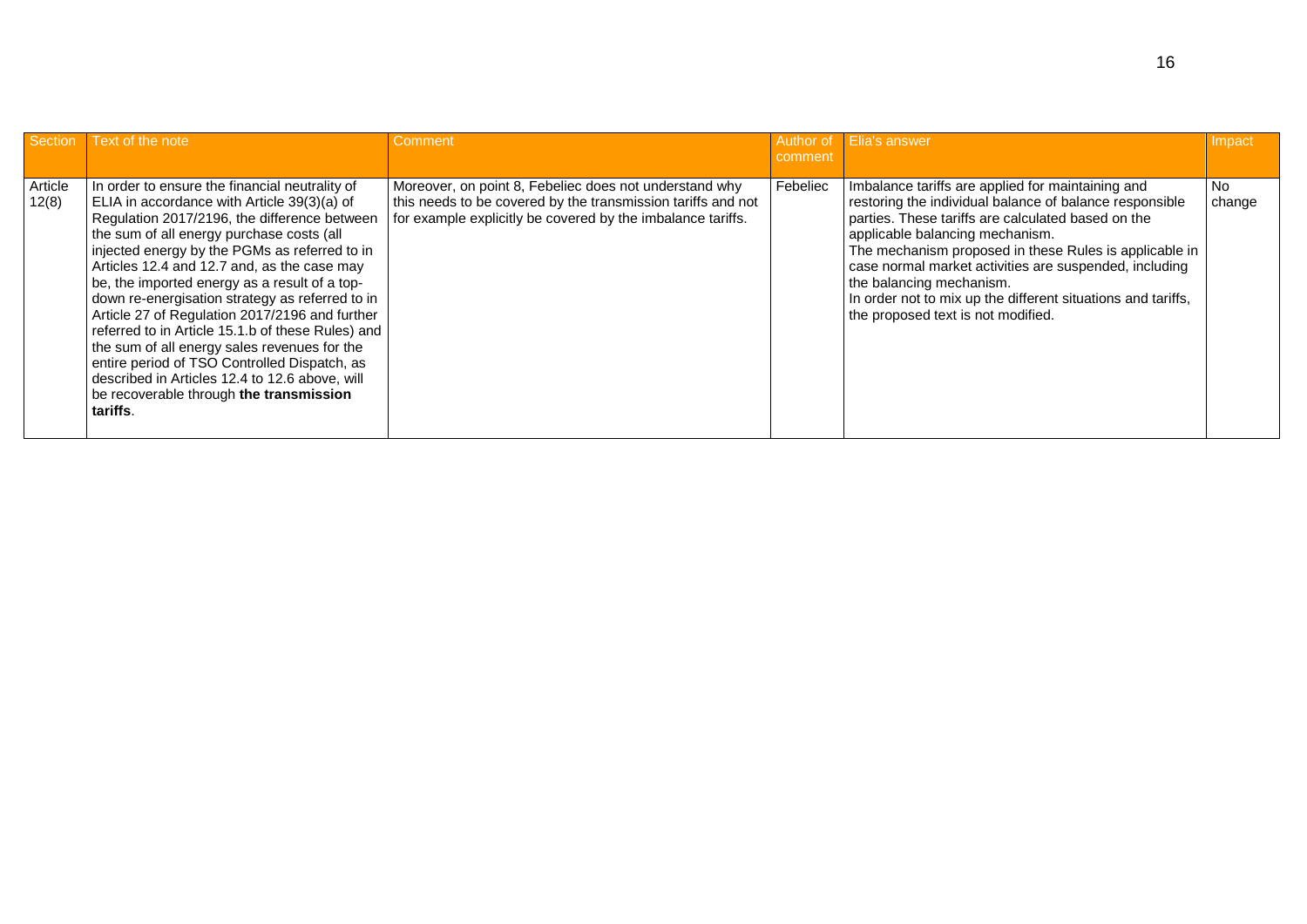| Article<br>12(9) | The invoicing and settlement are done<br>according to the invoicing and settlement rules<br>as set in, as the case may be, the Terms and<br>Conditions BRP or CIPU-contract. | With regard to the invoicing of the restoration tariff, FEBEG<br>strongly recommends to develop a process that takes into<br>account the following principles:<br>the approach should be simple and transparent, making<br>maximum use of existing contracts and processes<br>the relation between the supplier-customer (SPOC-role)<br>should be respected, meaning that the suppliers should<br>be able to invoice the energy delivered during the<br>restoration process at the terms of the supply contract<br>the transmission and distribution system operators<br>should be allowed to take the difference between the<br>energy purchase costs and the energy sales revenues<br>in respectively the transmission and distribution grid<br>tariffs.<br>Customers connected to the Elia grid<br>FEBEG supports the proposal of Elia to invoice the<br>restoration tariff to the BRP for the Elia connection points.<br>Such approach is feasible and straightforward, as the<br>volumes to be billed are known by Elia: the volumes can be<br>bought by the BRP's - based on the BRP-contract - at the<br>restoration tariff. The supplier can then invoice the delivered<br>energy according to the terms of the supply contract.<br>Customers connected to the DSO grid<br>For the interconnection points with the DSO's, FEBEG<br>proposes a slightly different approach, especially because<br>of the fact that the volumes that will be billed to the<br>customer - no AMR on DSO grid - will only be known ex-<br>post. This implies that the infeed to the DSO grid will have<br>to be split between BRP's and $-$ a BRP having balancing<br>agreements with several suppliers - between suppliers.<br>Febeg proposes an approach (see Febeg feeback for<br>details) | Febeg | As is indicated in article 3.2 of the Rules, the main<br>approach is to define general principles on simple and<br>transparent processes and to make use of existing<br>procedures, tools and contractual arrangements.<br>Elia prefers to keep the Balacing Responsible Party as<br>the single point of contact for the settlement of the<br>injected and offtaken energy during a TSO Controlled<br>Dispatch. | <b>No</b><br>change |
|------------------|------------------------------------------------------------------------------------------------------------------------------------------------------------------------------|-----------------------------------------------------------------------------------------------------------------------------------------------------------------------------------------------------------------------------------------------------------------------------------------------------------------------------------------------------------------------------------------------------------------------------------------------------------------------------------------------------------------------------------------------------------------------------------------------------------------------------------------------------------------------------------------------------------------------------------------------------------------------------------------------------------------------------------------------------------------------------------------------------------------------------------------------------------------------------------------------------------------------------------------------------------------------------------------------------------------------------------------------------------------------------------------------------------------------------------------------------------------------------------------------------------------------------------------------------------------------------------------------------------------------------------------------------------------------------------------------------------------------------------------------------------------------------------------------------------------------------------------------------------------------------------------------------------------------------------------------------------------------------------|-------|-----------------------------------------------------------------------------------------------------------------------------------------------------------------------------------------------------------------------------------------------------------------------------------------------------------------------------------------------------------------------------------------------------------------|---------------------|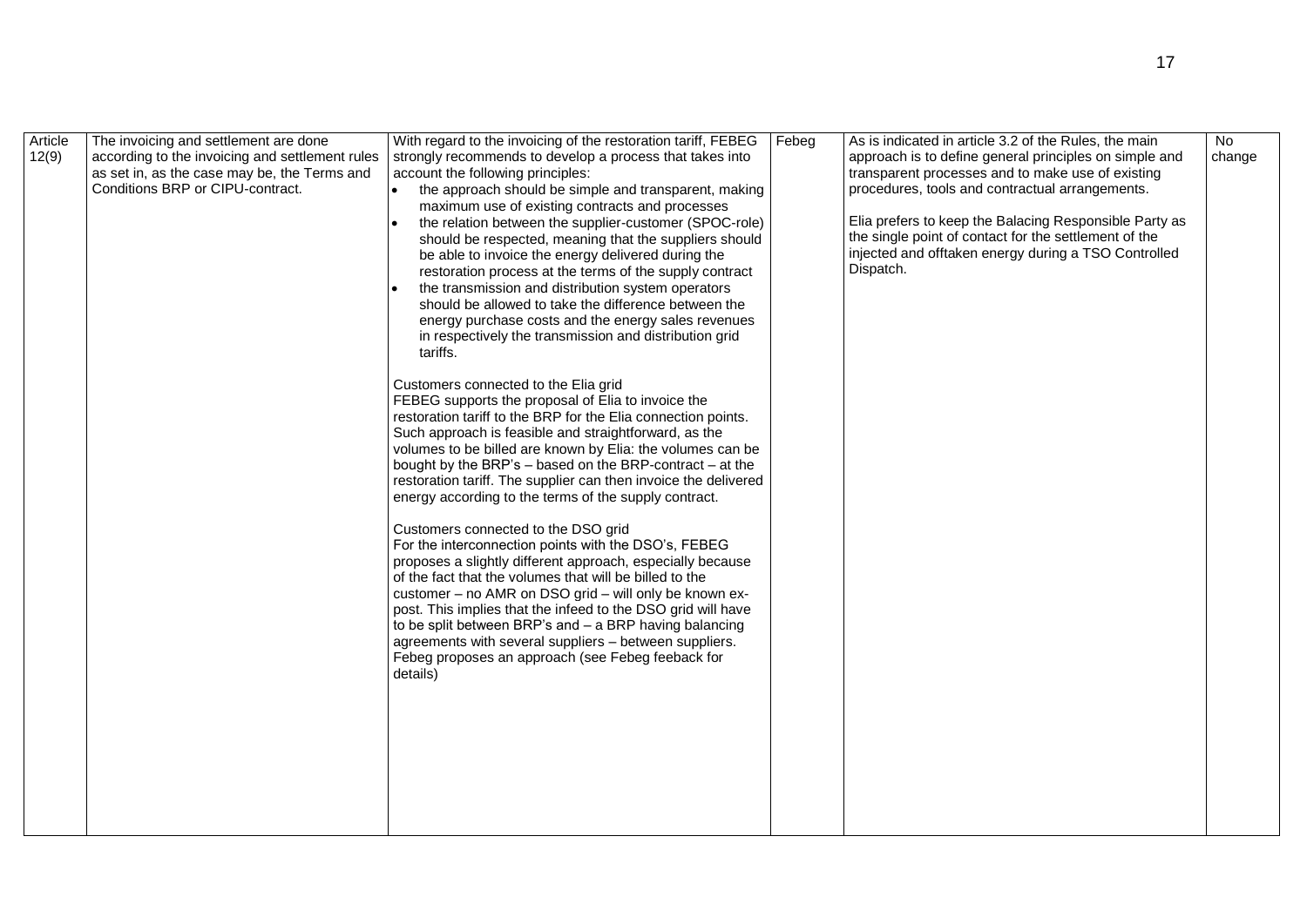| <b>Section</b>   | Text of the note                                                                                                                                                                                                                                                                                                                                                                                             | Comment                                                                                                                                                                                                                                                                                                                                                                                                                                                                                                                                                                                                                                                          | Author of<br>comment | Elia's answer                                                                                                                                                                                                                                                                                                                                                                                                                                                                                                                                                                                                                                                                                                                                                                                                                                                                                                                                                                                                                                                                                                                                                                                                                                                                                                                                                                                                                                                                   | Impact |  |  |  |  |  |
|------------------|--------------------------------------------------------------------------------------------------------------------------------------------------------------------------------------------------------------------------------------------------------------------------------------------------------------------------------------------------------------------------------------------------------------|------------------------------------------------------------------------------------------------------------------------------------------------------------------------------------------------------------------------------------------------------------------------------------------------------------------------------------------------------------------------------------------------------------------------------------------------------------------------------------------------------------------------------------------------------------------------------------------------------------------------------------------------------------------|----------------------|---------------------------------------------------------------------------------------------------------------------------------------------------------------------------------------------------------------------------------------------------------------------------------------------------------------------------------------------------------------------------------------------------------------------------------------------------------------------------------------------------------------------------------------------------------------------------------------------------------------------------------------------------------------------------------------------------------------------------------------------------------------------------------------------------------------------------------------------------------------------------------------------------------------------------------------------------------------------------------------------------------------------------------------------------------------------------------------------------------------------------------------------------------------------------------------------------------------------------------------------------------------------------------------------------------------------------------------------------------------------------------------------------------------------------------------------------------------------------------|--------|--|--|--|--|--|
|                  |                                                                                                                                                                                                                                                                                                                                                                                                              |                                                                                                                                                                                                                                                                                                                                                                                                                                                                                                                                                                                                                                                                  |                      |                                                                                                                                                                                                                                                                                                                                                                                                                                                                                                                                                                                                                                                                                                                                                                                                                                                                                                                                                                                                                                                                                                                                                                                                                                                                                                                                                                                                                                                                                 |        |  |  |  |  |  |
|                  | Chapter 7 - Imbalance settlement during automatic or manual laod shedding procedures                                                                                                                                                                                                                                                                                                                         |                                                                                                                                                                                                                                                                                                                                                                                                                                                                                                                                                                                                                                                                  |                      |                                                                                                                                                                                                                                                                                                                                                                                                                                                                                                                                                                                                                                                                                                                                                                                                                                                                                                                                                                                                                                                                                                                                                                                                                                                                                                                                                                                                                                                                                 |        |  |  |  |  |  |
| Article<br>13(3) | For the periods of automatic and manual load<br>shedding, ELIA will recalculate ex-post the<br>portfolios of the different BRPs and will correct<br>their perimeter in such a way as if the load<br>shedding did not happen. For the avoidance of<br>doubt, this means that the share of<br>disconnected load per BRP will be calculated<br>and will be used to adapt the balancing<br>perimeter of the BRP. | As an ex-post correction of the perimeter of BRP is<br>foreseen - in such a way as if the load shedding did not<br>happen - the energy deducted from the perimeter, i.e.<br>volume of load shedding, should be financially<br>compensated by Elia as it will not be sold to customers.<br>This price as much as possible reflect the sourcing cost of<br>the energy that the suppliers will supply and invoice to their<br>customers. A formula such as the one proposed by the<br>CREG as default price for the transfer of energy would be<br>more appropriate.<br>The methodology for the perimeter correction should be<br>consulted with the market actors. | Febeg                | Following the possible critical grid situations foreseen for<br>winter 2018-19 as discovered during autumn 2018,<br>further discussions regarding the imbalance settlement<br>during periods of (automatic or manual) load shedding<br>were held within Elia and with the stakeholders. The<br>subject is very complex and not easy to implement.<br>After further analysis it became clear that the principles<br>regarding the imbalance settlement during periods of<br>automatic or manual load shedding should not be<br>included in these Rules. Following article 39.1 of the<br>Emergency and Restoration network code (commission<br>regulation 2017/2196 of 24 November 2017), these<br>Rules should consider the imbalance settlement for<br>periods during which the market activities are<br>suspended. As was already foreseen in article 13.1 of<br>these Rules, it is however expected that during moments<br>of automatic or manual load shedding procedures,<br>market activities will not be suspended.<br>Consequently, Elia decided to remove paragraph 13.3 of<br>the Rules which were available for consultation.<br>However, as already discussed during a<br>Workgroup Balancing meeting in autumn 2018, Elia will<br>continue internal investigation on the settlement<br>principles during periods of (automatic or manual) load<br>shedding. Elia commits itself to further discuss this topic<br>with the stakeholders in the beginning of 2019. " | Minor  |  |  |  |  |  |
| Article<br>13(2) | In such situation, ELIA will send a notification<br>to BRPs and BSPs with instructions to follow<br>up, depending on the situation.                                                                                                                                                                                                                                                                          | FEBEG also has some questions for clarification with<br>regard to the imbalance settlement during manual load<br>shedding:<br>Elia will send a notification to BRP's and BSP's with<br>instructions to follow up. What is exactly the scope of<br>these instructions? Are these instructions related to<br>market activities<br>$[]$                                                                                                                                                                                                                                                                                                                             | Febeg                |                                                                                                                                                                                                                                                                                                                                                                                                                                                                                                                                                                                                                                                                                                                                                                                                                                                                                                                                                                                                                                                                                                                                                                                                                                                                                                                                                                                                                                                                                 |        |  |  |  |  |  |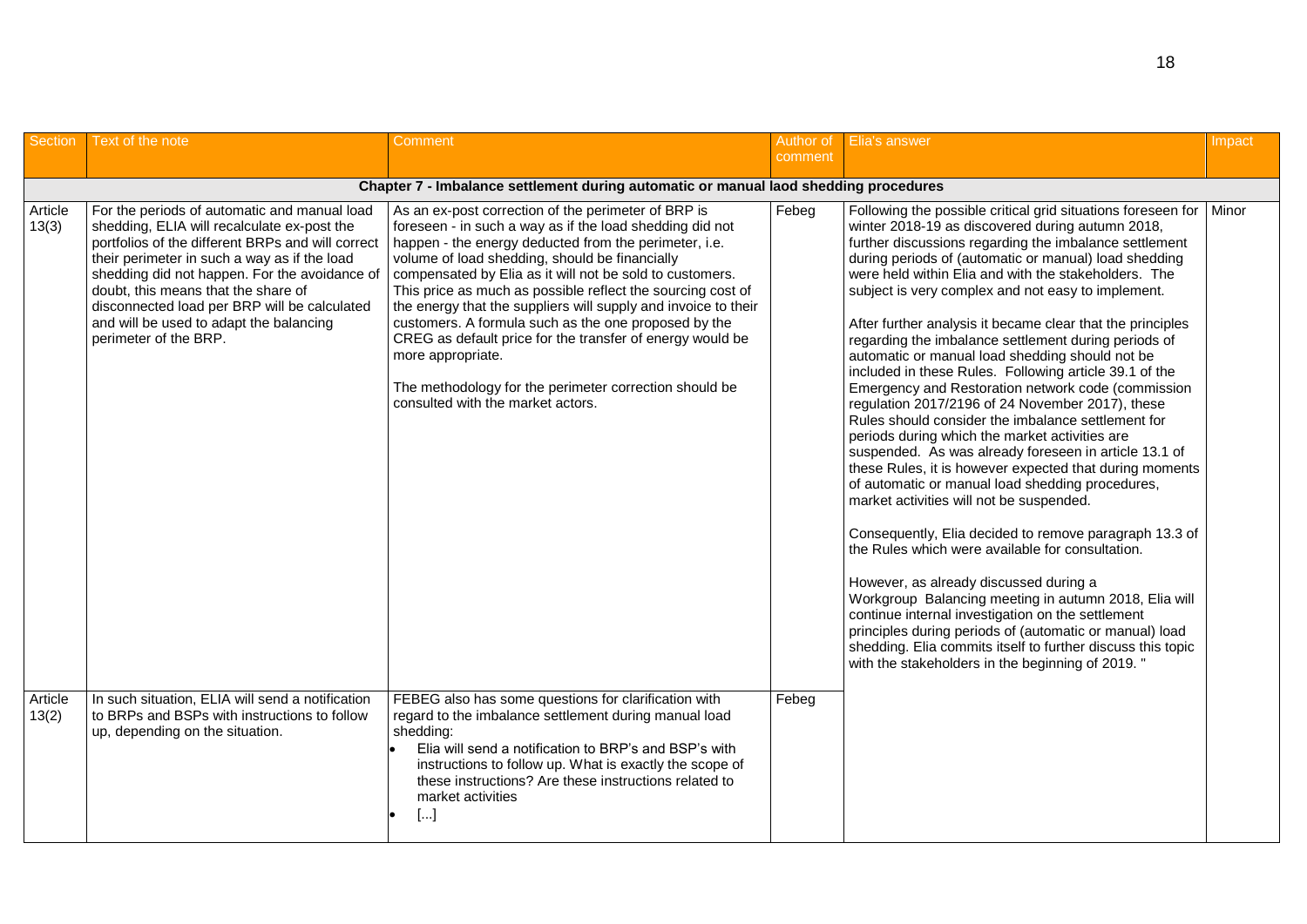| <b>Section</b>   | Text of the note                                                                                                                                                                                                                                                                                                                                                                                                                                                                                                                                                                                                                                                                                                                                                                                                                                                                                                                                                                                                                                                              | Comment                                                                                                                                                                                                                                                                                                                              | Author of<br>comment | Elia's answer                                                                                                                                                                                                                                                                                                                                                                                                                                                                                                                       | Impact |
|------------------|-------------------------------------------------------------------------------------------------------------------------------------------------------------------------------------------------------------------------------------------------------------------------------------------------------------------------------------------------------------------------------------------------------------------------------------------------------------------------------------------------------------------------------------------------------------------------------------------------------------------------------------------------------------------------------------------------------------------------------------------------------------------------------------------------------------------------------------------------------------------------------------------------------------------------------------------------------------------------------------------------------------------------------------------------------------------------------|--------------------------------------------------------------------------------------------------------------------------------------------------------------------------------------------------------------------------------------------------------------------------------------------------------------------------------------|----------------------|-------------------------------------------------------------------------------------------------------------------------------------------------------------------------------------------------------------------------------------------------------------------------------------------------------------------------------------------------------------------------------------------------------------------------------------------------------------------------------------------------------------------------------------|--------|
| Article<br>13(4) | Normal imbalance settlement in accordance<br>with the ELIA balancing rules and the Terms<br>and Conditions BRP will apply.                                                                                                                                                                                                                                                                                                                                                                                                                                                                                                                                                                                                                                                                                                                                                                                                                                                                                                                                                    | FEBEG also has some questions for clarification with<br>regard to the imbalance settlement during manual load<br>shedding:<br>[…]<br>How will the difference between the costs and revenues<br>of Elia during the load shedding (imbalance settlement<br>revenues, reserve activation costs, compensation to<br>BRP's, ) be settled? | Febeg                | The scope of these instructions is to avoid BRPs<br>reacting in opposed interest of system stability. In case<br>of load shedding, some BRP perimeters may become in<br>"long" position because injected energy remains<br>constant, while offtaken energy is reduced by load<br>shedding. In such case, ELIA will notify BRPs e.g. to<br>keep injections at their actual levels, as BRPs might<br>consider to reduce injections to keep their perimeter<br>balanced in real time, but which would deteriorate the<br>system state. |        |
|                  |                                                                                                                                                                                                                                                                                                                                                                                                                                                                                                                                                                                                                                                                                                                                                                                                                                                                                                                                                                                                                                                                               | <b>Chapter 9 - Final provisisons</b>                                                                                                                                                                                                                                                                                                 |                      |                                                                                                                                                                                                                                                                                                                                                                                                                                                                                                                                     |        |
| Article<br>15(1) | The implementation of these Rules is subject<br>to:<br>approval by the regulatory authority of the<br>a)<br>rules for suspension and restoration of<br>market activities and the rules for<br>imbalance settlement in case of the<br>suspension of market activities;<br>alignment with neighbouring TSOs<br>b)<br>regarding the Top-down Re-<br>energisation Strategy (including the<br>principles of the financial<br>compensation thereof) which will be<br>dealt with in bilateral contractual<br>arrangements once these Rules have<br>been approved by the regulatory<br>authority;<br>detailed impact analysis of these Rules on<br>C)<br>IT systems of ELIA;<br>the investigation of ELIA related to the<br>d)<br>most appropriate communication channels<br>to inform stakeholders simultaneously<br>during suspension and restoration of<br>market activities;<br>modifications of the contractual<br>e)<br>arrangements as described in Chapter 8<br>of these Rules and the related operational<br>processes, some of which are subject to<br>regulatory approval. | On Art 15, point 1b, Febeliec wonders whether there will be<br>transparent upfront and ad hoc (in case of activation)<br>communications on the bilateral contractual arrangements<br>and more specific on the financial cost implications.                                                                                           | Febeliec             | This is a bilateral agreement between TSOs. In 2019<br>Elia will start discussing with its neighbouring TSOs the<br>principles of these bilateral agreements. The financial<br>implications of top-down re-energisation will be included<br>in these agreements. However since the agreements<br>are non-regulated the information is not disclosed.                                                                                                                                                                                |        |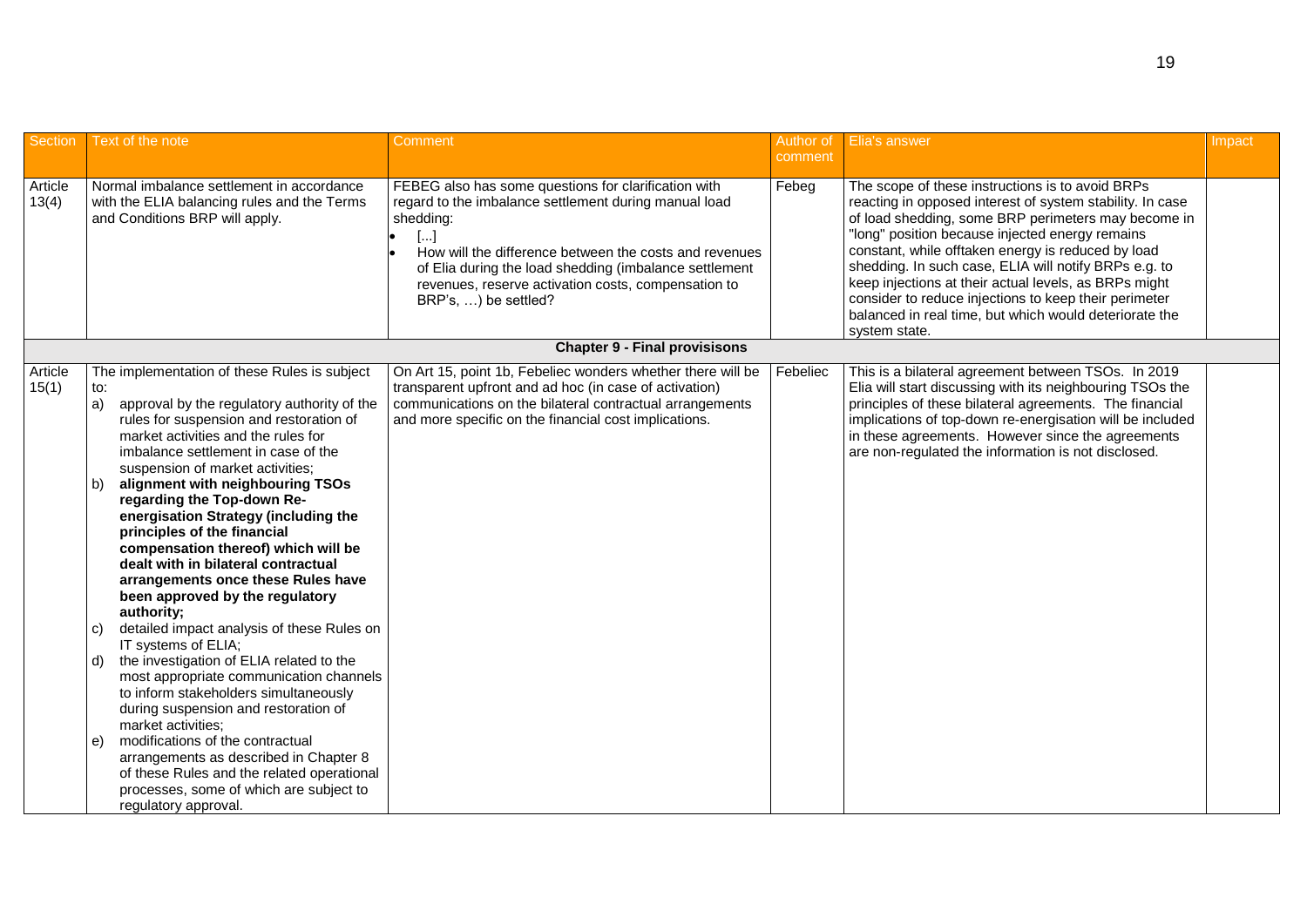#### **3. Terms and Conditions for RSPs**

The terms and conditions for RSPs submitted to the public consultation are based on the running Black Start contract. In parallel to the public consultation related to the T&C for RSPs, Elia launched a public consultation related to the review of the Black Start service. The review included a proposal for future design changes, which will be implemented in the second version of the T&C for RSPs.

Compared to the version of the T&C RSP that was publicly consulted and in order to make the T&C RSP coherent with both the current and future version of the Federal Grid Code, Elia updated and replaced specific references to the Federal Grid Code by general references to the Federal Grid Code or by references to the European Network Codes if applicable.

| Section        | Text of the note                                                                                                                                                                                                                                                                                                                                                                                                                                                                                                                                                                                                                                                  | Comment                                                                                                                                                                                                                                                                                                                                      | Author of<br>comment | Elia's answer                                                                                                                                                                                                                                                                                                                                                                                                                       | Impact              |
|----------------|-------------------------------------------------------------------------------------------------------------------------------------------------------------------------------------------------------------------------------------------------------------------------------------------------------------------------------------------------------------------------------------------------------------------------------------------------------------------------------------------------------------------------------------------------------------------------------------------------------------------------------------------------------------------|----------------------------------------------------------------------------------------------------------------------------------------------------------------------------------------------------------------------------------------------------------------------------------------------------------------------------------------------|----------------------|-------------------------------------------------------------------------------------------------------------------------------------------------------------------------------------------------------------------------------------------------------------------------------------------------------------------------------------------------------------------------------------------------------------------------------------|---------------------|
|                |                                                                                                                                                                                                                                                                                                                                                                                                                                                                                                                                                                                                                                                                   | Chapter 2 – Conclusion of contract and application of the general terms and conditions                                                                                                                                                                                                                                                       |                      |                                                                                                                                                                                                                                                                                                                                                                                                                                     |                     |
| $\overline{2}$ | The entry into force and validity of this Contract shall be<br>predicated upon prior signature by the Service Provider<br>and Elia of the Coordination of the Injection of Production<br>Units Contract, (hereinafter referred to as 'CIPU contract').                                                                                                                                                                                                                                                                                                                                                                                                            | In section 2, Elia refers to the CIPU contract,<br>but what with all units that do not fall under a<br>CIPU contract, especially since the service will<br>now also possible be offered by groups of<br>generating units, of which not all necessarily fall<br>under CIPU. Moreover, how will this be handled<br>under iCAROS in the future? | Febeliec             | The Terms and Conditions to act as Restoration<br>Service Provide (T&C RSP) publicly consulted in<br>October 2018 reflect the current design for the<br>Black Start service, which is only open for CIPU<br>units. The future changes described in the design<br>note (also published for consultation in October<br>2018) are yet to be integrated in T&C RSP. This<br>will be done in a next phase (in the course of<br>$2019$ ). | <b>No</b><br>change |
| $\overline{2}$ | The target geographical distribution of the black start<br>services in Belgium is as follows:<br>Elia contracts one Generating Site able to provide the<br>Black Start Service in each of five zones (1 380kV<br>zone and 4 regional zones);<br>The regional zones defined for the Black Start Service<br>$\bullet$<br>correspond to the aggregation of zones defined in the<br>CIPU contract as described below:<br>North-West = Langerbrugge East, Langerbrugge<br>$\Omega$<br>West and Ruien<br>North-East = Merksem and Stalen<br>$\Omega$<br>South-West = Hainaut East, Hainaut West and<br>$\Omega$<br>Schaerbeek/Brussel<br>South-East = Liège<br>$\Omega$ | On the last paragraph of section 2 on p5,<br>Febeliec wonders whether this information is<br>supposed to be part of the Terms and<br>Conditions. Febeliec does not contest the<br>information, but does not believe this has its<br>place in this regulatory document, as it also<br>could limit flexibility towards future contracting.     | Febeliec             | The European network code on electricity<br>emergency and restoration requires in article 4.4<br>that the target geographical distribution of Black<br>Start services is included in the T&C RSP.                                                                                                                                                                                                                                   | <b>No</b><br>change |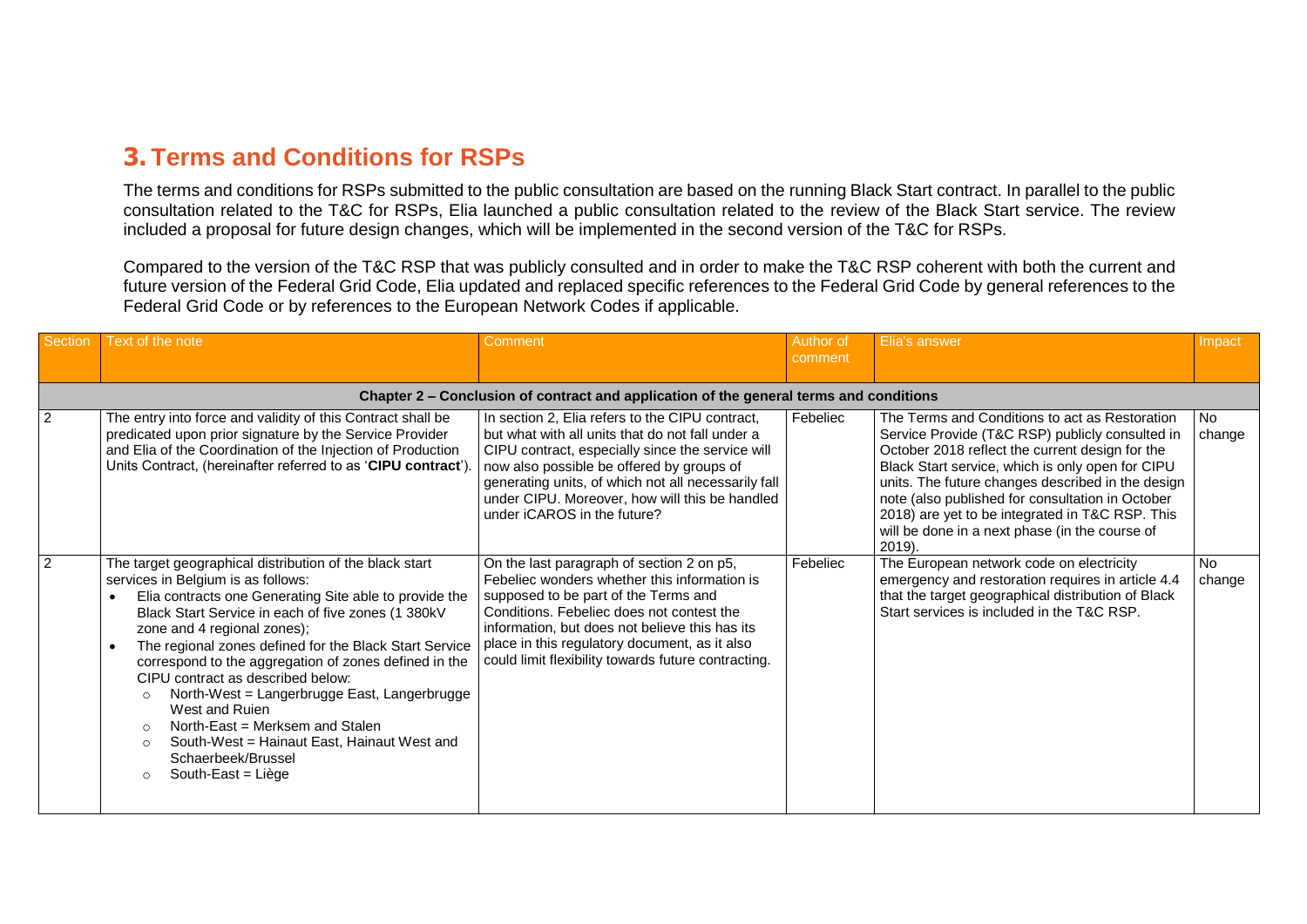| Section          | Text of the note                                                                                                                                                                                                                                                                                                                                                                                      |                                                                                                                                                                                                                                                                                                                                                                              | Comment                                                                                                                                                                                                                                                                                                                                                                                                                                                                                                                                                                                                                                               | Author of<br>comment | Elia's answer                                                                                                                                                                                                                                                                                                                                                                                                                                                                                                                                                                                                                                                                                                                                     | Impact        |  |  |
|------------------|-------------------------------------------------------------------------------------------------------------------------------------------------------------------------------------------------------------------------------------------------------------------------------------------------------------------------------------------------------------------------------------------------------|------------------------------------------------------------------------------------------------------------------------------------------------------------------------------------------------------------------------------------------------------------------------------------------------------------------------------------------------------------------------------|-------------------------------------------------------------------------------------------------------------------------------------------------------------------------------------------------------------------------------------------------------------------------------------------------------------------------------------------------------------------------------------------------------------------------------------------------------------------------------------------------------------------------------------------------------------------------------------------------------------------------------------------------------|----------------------|---------------------------------------------------------------------------------------------------------------------------------------------------------------------------------------------------------------------------------------------------------------------------------------------------------------------------------------------------------------------------------------------------------------------------------------------------------------------------------------------------------------------------------------------------------------------------------------------------------------------------------------------------------------------------------------------------------------------------------------------------|---------------|--|--|
|                  | Chapter 3 - Purpose of the contract                                                                                                                                                                                                                                                                                                                                                                   |                                                                                                                                                                                                                                                                                                                                                                              |                                                                                                                                                                                                                                                                                                                                                                                                                                                                                                                                                                                                                                                       |                      |                                                                                                                                                                                                                                                                                                                                                                                                                                                                                                                                                                                                                                                                                                                                                   |               |  |  |
| $\overline{3.7}$ | Black-Start Service according to the following rule:<br>and taking into account specifications regarding the<br>minimal configuration (i.e. number of generating units<br>available) for the considered Generating Site to provide<br>Black-Start Service as described in the reconstruction<br>scenario drawn by ELIA and specified in Annex 1.<br>Outage) regardless of the duration of the outage. | The Generating Site is considered as available to supply<br>The outage of a generating unit at a Generating Site shall<br>be defined on the basis of 'PU' and 'FO' statuses on day D<br>1, as specified within the framework of the CIPU Contract,<br>On day D, the Service Provider shall pay for a full day of<br>outage when the outage is observed before 2 p.m. (Forced | In section 3.7 paragraphs 2 and 3, Elia takes<br>2PM as a parameter to define whether a<br>generator should pay for a full day of outage or<br>not. Febeliec wonders why this criterion is<br>chosen and if this should be based on the<br>timing of day-ahead market clearing, whether it<br>would not be better to refer to that in a relative<br>way instead of introducing a fixed point in time.<br>More in general, Febeliec does not understand<br>why any distinction based on time should be<br>added; if a generator is not available, he is not<br>available and should not get a remuneration,<br>independent of the time during the day. | Febeliec             | Elia agrees with Febeliec that the timing of 2PM<br>in day-ahead is not relevant for the determination<br>of the availability of the Black Start services. Elia<br>proposed a different method for availability<br>determination (in proportion to the quarter-hours<br>during the day that the service was available) in<br>the Design Note on Restoration Services and<br>intends to integrate this in the second version of<br>the T&C RSP.                                                                                                                                                                                                                                                                                                    | No.<br>change |  |  |
|                  |                                                                                                                                                                                                                                                                                                                                                                                                       |                                                                                                                                                                                                                                                                                                                                                                              | <b>Chapter 7 - Remuneration</b>                                                                                                                                                                                                                                                                                                                                                                                                                                                                                                                                                                                                                       |                      |                                                                                                                                                                                                                                                                                                                                                                                                                                                                                                                                                                                                                                                                                                                                                   |               |  |  |
| 7.3              | following penalty system shall apply in the event of an<br>Annual availability of the<br><b>Generating Site Penalty</b><br>Between 71 and 80 %<br>Between 61 and 70 %<br>< 60 %                                                                                                                                                                                                                       | In addition to the price reduction outlined in Article 7.2, the<br>excessively long outage (evaluated over a period of one<br>year) of a generating unit located at the Generating Site:<br>Penalty applied<br>1 month's remuneration<br>2 months' remuneration<br>3 months' remuneration                                                                                    | On section 7.3, Febeliec takes note of the<br>modifications made by Elia compared to the<br>current mechanisms, but wonders why Elia for<br>example only applies the reimbursement of 1<br>month $(-8,3%)$ with an unavailability of 20 to<br>29%, 2 months (~16,7%) for 30 to 39%<br>unavailability and only 3 months (25%) for any<br>unavailability lower than 60% (so even only 3<br>months penalty for an availability of 25%!).<br>Moreover, why are no clauses there for the<br>block between 81 and 100%?                                                                                                                                     | Febeliec             | Elia indeed reviewed this penalty scheme and<br>proposed a modification in the Design Note on<br>Restoration Services: excessive unavailability (of<br>more than 120 days) would in the future give Elia<br>the right to unilaterally stop the contract.<br>Note that any production site should maintain the<br>right to perform regular maintenance during the<br>year and no ancillary service contract should<br>penalize for normal maintenance periods. Hence,<br>even in the new design proposal Elia will not<br>penalize for unavailability less than 40 days per<br>year (which has been identified as a normal<br>planned unavailability based on historical data<br>and is lower than the 20% of the year in the<br>current contract. | No.<br>change |  |  |